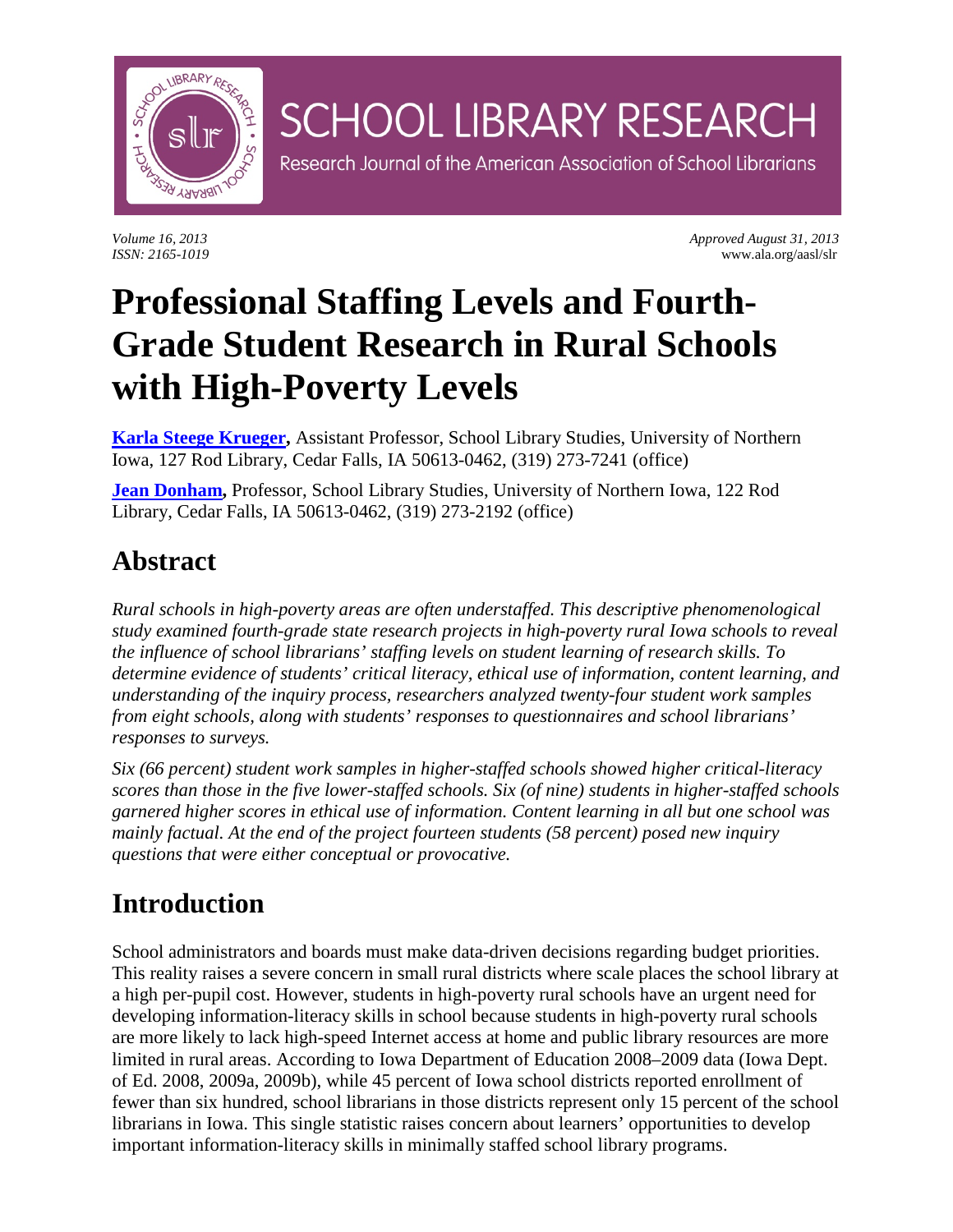## **Purpose**

This descriptive phenomenological study examined fourth-grade United States research assignments in eight high-poverty rural Iowa schools to determine whether rural students are better served by more investment in school library professional staffing. Five of the participating schools indicated lower levels of professional library personnel (ten hours or fewer per week), and three had higher levels (more than twenty hours per week). Student work samples, students' responses to questionnaires, and school librarians' responses to surveys were analyzed to determine evidence of students' information-literacy skills, ethical use of information, content learning, and understanding of the inquiry process. Student work samples were selected by the local school librarians to represent best performances as assessed in their respective schools.

## **Background**

The scholarly literature in the domains of school librarianship, instructional technology, and literacy education is rich with references to a multitude of literacies. These literacies include information literacy, critical literacy, digital literacy, media literacy, technological literacy, visual literacy, textual literacy, and information and communication technology (ICT) literacy. The common goal of these literacies is to prepare students for the comprehensive demands of a global society and workplace.

The nationally recognized "Framework for 21st Century Learning" (Partnership for 21st Century Skills 2011) not only recommended multiple literacies of information, media, and technology, but also integrated them with creativity, collaboration, and critical thinking to prepare students for "work and life in the 21st century." Additionally, the American Association of School Librarians endorsed multiple literacies in the common beliefs expressed in *Standards for the 21st-Century Learner* by affirming, "Multiple literacies, including digital, visual, textual, and technological, have now joined information literacy as crucial skills for this century" (AASL 2007, 3). Marilyn P. Arnone and Rebecca Reynolds (2009) provided empirical support for multiple literacies to be included in the AASL standards. Also, the AASL standards have been aligned with the Common Core State Standards through the "AASL Learning Standards and Common Core State Standards Crosswalk" (AASL 2012).

## **Literature Review**

This review of relevant literature is informed by three perspectives that underpin seemingly independent research domains of school librarianship, instructional technology, and literacy education. These perspectives include information literacy and the inquiry process, digital literacy, and online critical literacy.

### **Information Literacy/Inquiry Process**

The collective research of Carol C. Kuhlthau (2004) provides a theoretical model of information seeking that describes information literacy as a staged process. Her model of the informationseeking process delineates both the cognitive and affective aspects of information seeking. This information process model for guided inquiry instruction has been empirically tested for more than two decades (Kuhlthau 1988a, 1988b, 1988c, 1989, 1993, 2010; Kuhlthau et al. 1990; Kuhlthau et al. 2007). Kuhlthau also described the role of mediator in information seeking. She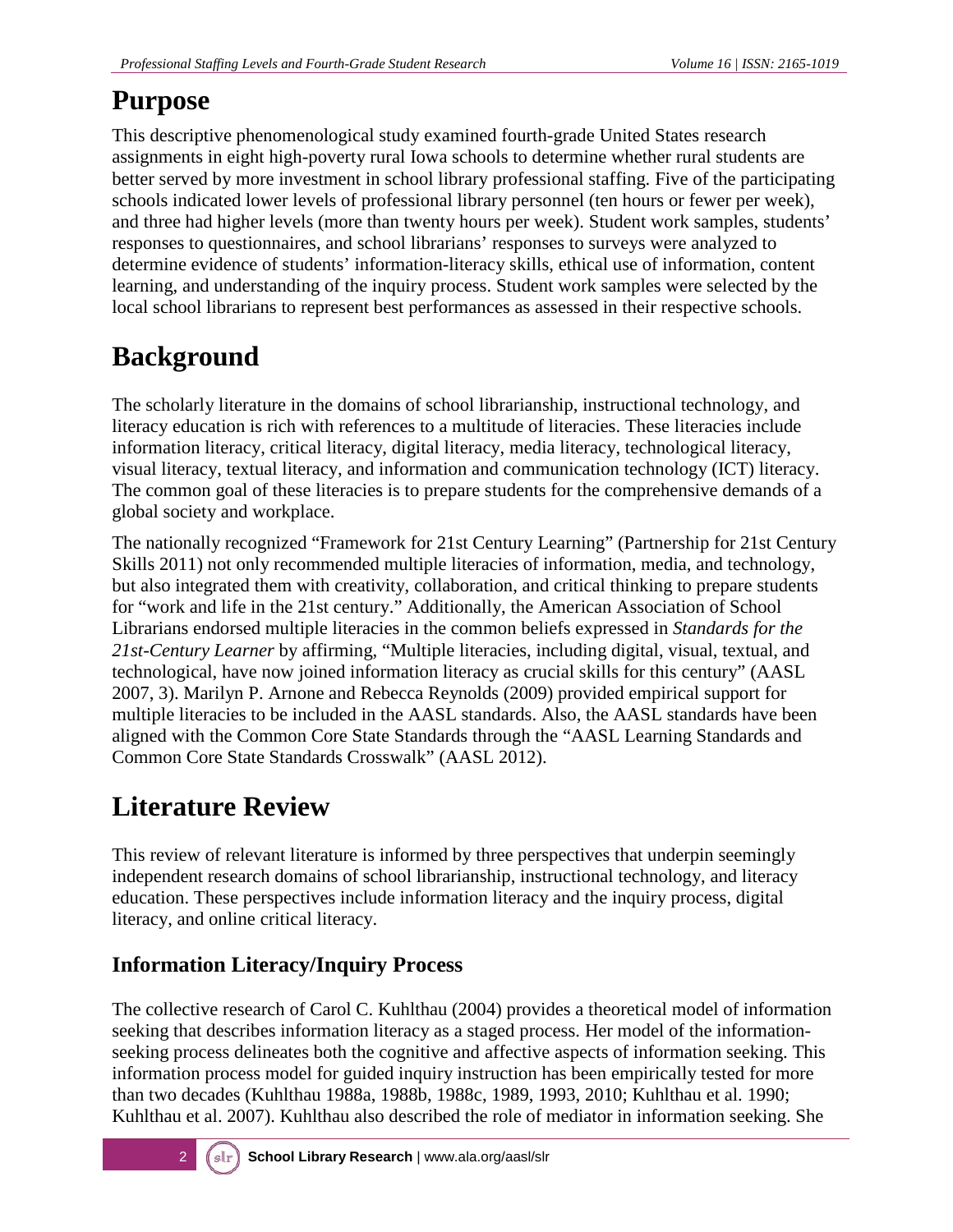proposed that the mediator "assists information seeking and learning from information access and use" (2004, 107). Such a role invites the school librarian to participate in and support students' research experiences. The importance of the school librarian's role in collaborative information-literacy instruction is further delineated in descriptions of inquiry where school librarians collaborate with classroom teachers to "help students to seek and use diverse, often conflicting, sources of information" (Todd 2006). Earlier Ross J. Todd (1995) found significant differences between treatment and control groups in science content learning and information skills, when information-skills instruction was integrated throughout a science course. The theoretical perception of information literacy as a cognitive process that engages students in constructing meaning is a central concept in the scholarship of information literacy.

Library Research Service (2013) provides reports on national impact studies as well as twenty state studies that provide evidence of the impact strong school library programs with high levels of staffing and information resources have on student achievement. Among the most recent state studies is the Pennsylvania study (Kachel and Lance 2013). In this study results indicated that reading and writing test scores were consistently better in schools employing full-time certified school librarians. Of particular relevance in this study was the finding that students who are economically disadvantaged benefit from full-time professional library staffing more than students generally. For all students in this study, those with full-time school librarians were almost three times more likely to have "Advanced" writing scores than did students without fulltime librarians.

### **Digital Literacy**

AASL has defined digital literacy as the "…ability to find, use, analyze, and produce information using digital technology" (2009, 24). The emphasis on technology in this conceptual frame yields an emphasis on the media for access and communication rather than the cognitive process. A definition of technological literacy from the State Educational Technology Directors Association affirms the limitation to digital contexts: "the ability to responsibly use appropriate technology to communicate, solve problems, and access, manage, integrate, evaluate, and create information to improve learning in all subject areas and to acquire lifelong knowledge and skills in the 21st century" (SETDA 2003).

The following studies revealed challenges students have and insights into electronic information searching. Dania Bilal (2004) found seventh-grade students used mostly keyword searches and viewed the list of results quickly, seeking specific answers to the task, rather than trying to develop an understanding of the information. Delia Neuman (2004) observed that high school freshmen and sophomores lacked understanding of information organization and mistakenly sought papers about inorganic chemistry in a database that covered only organic chemistry and included papers about organic chemistry in their bibliographies. Additionally, Nancy Seamans (2002) noted students' preferences for simple search, and Ross J. Todd (2008) observed rapid scans and stockpiling of information without evaluating relevance, accuracy, or authority.

Barbara Blummer summarized students' lack of understanding of critical evaluation of information in the context of digital media: 1) Teens placed importance on technologies; 2) youth were savvy in using digital literacies; 3) school programs should use more online instructional technologies in the contexts of student interest areas: however, the focus should be on the cognitive skills of teaching analytical reading and writing, rather than on the technologies (2008). Bettina Fabos learned that despite the conscious efforts of school librarians and collaborating teachers, their diligent instruction in Boolean and advanced searching did not deter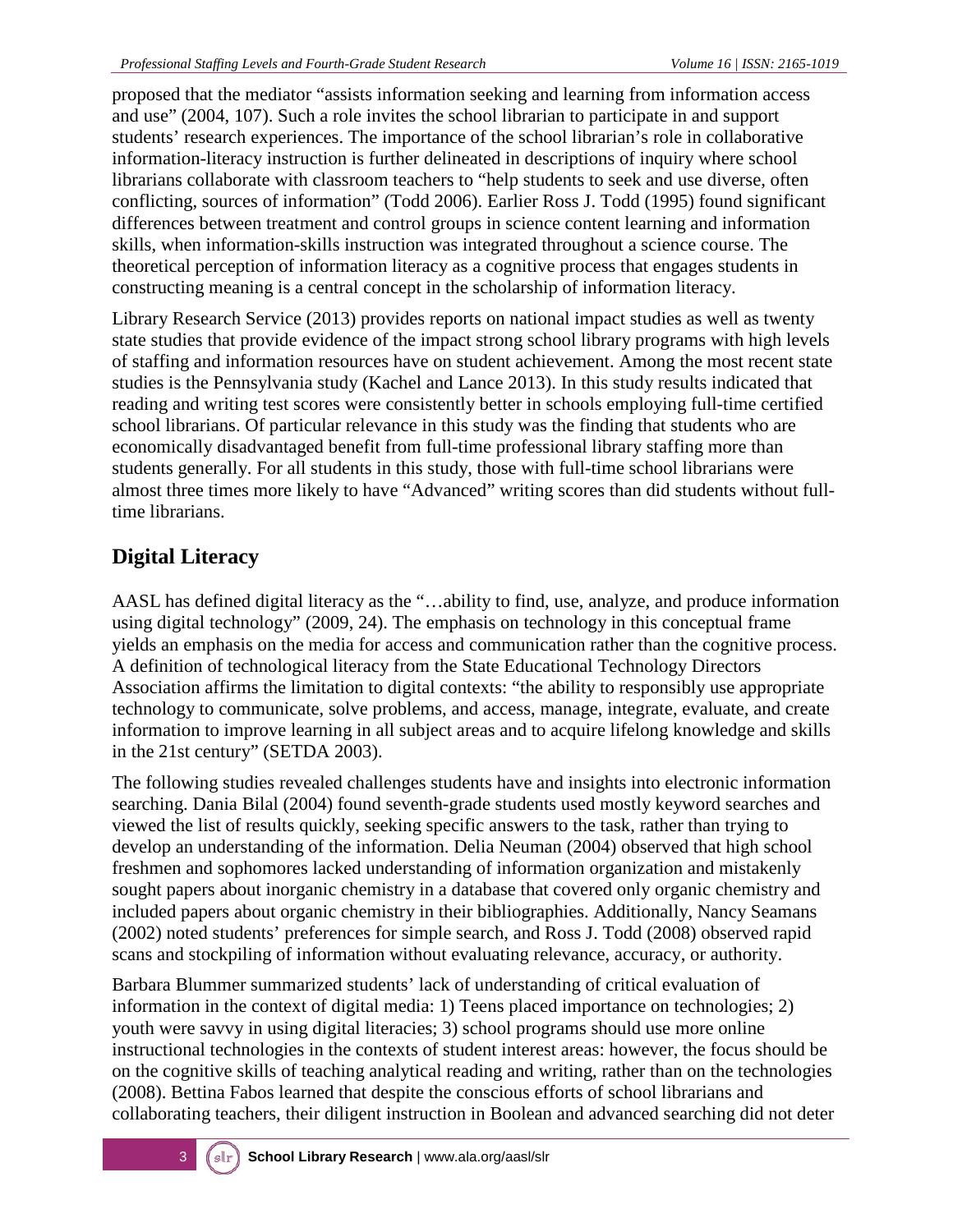students from using only the first page or two of the search results list that "contained redundant and heavily commercialized" sources (2002, 60).

Consistent with research about student difficulties, 99 percent of teachers agreed that digital literacy was an important skill for all students; 88 percent agreed that Web research is important for school work, and 75 percent agreed Web research was important in the "…formation and validation of their pupils' beliefs"; however, most teachers rated students' digital-literacy abilities as average to poor (Miller and Bartlett 2012, 50). The only domain in which most teachers rated students' digital-literacy abilities average to good was in understanding how search engines operate. However, Teresa D. Williams, Bonnie J. Grimble, and Marilyn Irwin found that most teachers themselves were apprehensive about use of electronic databases available through school libraries. Although most teachers said they knew databases had morereliable and focused information for students, teachers surveyed were more likely to direct their students to use the Web because it fit the instructors' own comfort levels. Teachers found the Web to be "faster, more current, easier to use, and greater in scope of information than electronic databases" (2004).

### **Online Critical Literacy**

Just as school library researchers have studied information-literacy practices, so literacy researchers have recognized the importance of critical literacy as students work online. Donald J. Leu and his colleagues defined a "New Literacies Perspective" and a set of ten principles to inform research in this area. Driven by a wide variety of information and communication technologies (ICTs), such as gaming, video, search engines, webpages, and technologies to establish communities on the Internet, Leu et al. asserted that students should be prepared to use these new online literacies for the "use of information and the acquisition of knowledge" (2004, 1571).

An important dimension in the scholarship of online critical literacy is the comparison of online reading comprehension and offline comprehension. Julie L. Coiro and Elizabeth Dobler found that skilled sixth-graders reading online simultaneously used skills in the following three areas: "(1) prior knowledge sources, (2) inferential reasoning strategies, and (3) self-regulated reading processes" (2007, 229). In a later study, Coiro found that among seventh-graders' online reading, offline reading, and prior knowledge assessment, all three independent variables correlated with one another but did not have significant interactions. Coiro concluded: "Higher levels of online reading comprehension skills may help compensate for lower levels of prior knowledge when adolescents read on the Internet" (2011, 370). Julie Coiro, Jill Castek, and Lizabeth Guzniczak (2011) identified traditional and new reading comprehension tasks used in seventh-graders' paired online reading: planning, searching, overviewing, determining important ideas, integrating, questioning, evaluating, monitoring, repairing, reflective processing, and confirming/clarifying. Additionally, students took on new roles when working together, and they showed more complex levels of thinking for tasks such as integrating and confirming/clarifying, activities that the researchers interpreted as evidence of deeper thinking.

Julie Coiro and Clint Kennedy initiated the Online Reading Comprehension Assessment (ORCA) to measure middle school students with an "authentic, problem-based, and interdisciplinary task" (2011, 6) such as: "Are energy drinks dangerous to teen heart health?" Students had forty-five minutes to research online and to present a relevant answer appropriate for the defined audience. These researchers found that students were not skilled in new literacies but could benefit from "...scaffolded and regular practice" (2011, 13). More recently, Coiro has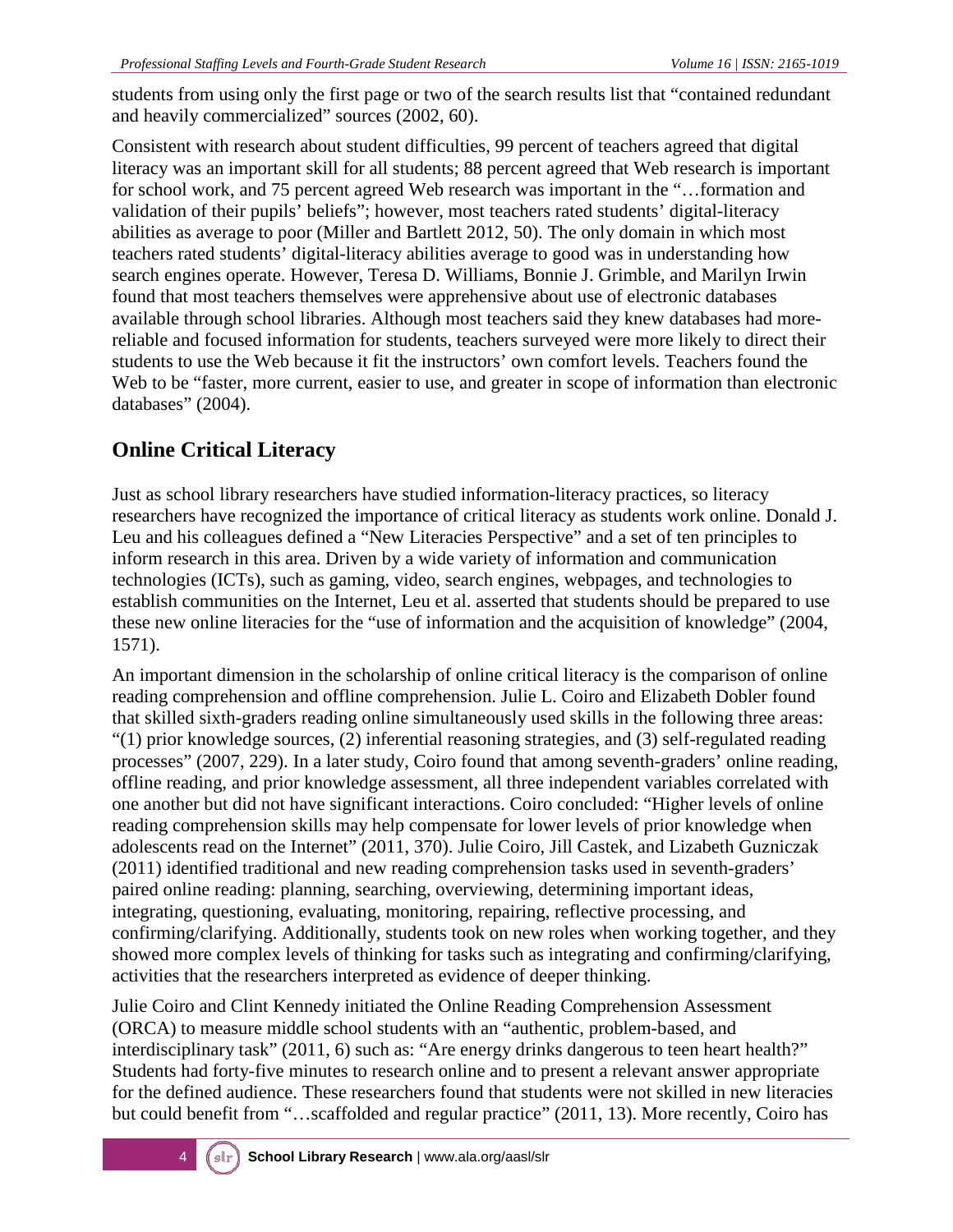asserted there is a "dire" need for innovative assessments of reading comprehension in online contexts. Specifically, she emphasized the need to measure "(1) the ability to critically evaluate, synthesize and communicate new understandings related to a self-generated task that looks completely different from one student to the next, and (2) the ability to perceive, sort out, and respond to multiple agendas and perspectives represented (or missing) across a collection of online texts" (2012, 413).

Additional studies showed that instruction targeting website evaluation at the fourth- and fifthgrade level, if integrated into curricular unit areas, was successful in raising students' ability (Baildon and Baildon 2008) and awareness (Zhang, Duke, and Jimenez 2011).

In summary, research findings from three perspectives—librarianship, technology, and literacy affirm the need for effective instruction in information literacy, digital literacy, and online critical literacy.

## **Research Questions**

In the context of rural schools situated in high-poverty districts, the following research questions guided this study:

*Critical literacy*: How well do students' cited sources demonstrate attention to authority and potential bias? How well do students find and interpret information?

*Ethical use*: How well do students attribute credit to sources? How well do students employ ethical use of information, e.g., direct quotations and cited paraphrasing?

*Content learning:* To what extent do students apply factual findings to arrive at insights or discoveries?

*Inquiry process:* To what extent do students wonder about new questions once they have completed a research project? And what steps would they expect to take to investigate those questions?

## **Method**

Descriptive phenomenological research is a technique that "…consists of answering the major research questions and forming an in-depth understanding of the central phenomenon through description" (Creswell 2008, 254). Phenomenological research aims to form a "deeper understanding of [an] experience" (Pickard 2013, 268). According to Barbara M. Wildemuth such research seeks to understand a phenomenon "…for the particular purpose of using that understanding to improve a system's or program's design" (2009, 28). This research aims to understand students' research processes and learning in a conventional United States research project through the lenses of critical literacy, ethical use of information, content learning, and inquiry. The purpose of this study is to describe characteristics of students' state "research" projects from eight rural schools with high-poverty levels, noting differences in school library professional staffing levels and how these differences may influence student learning.

Based on 2008 census poverty data provided by the Iowa Department of Education, researchers identified Iowa elementary schools (see table 1) with a high-poverty level in the district. Researchers invited thirty schools to participate, and eight agreed to participate in the study. Poverty rates for participating schools fell between 15 and 21 percent. Five schools showed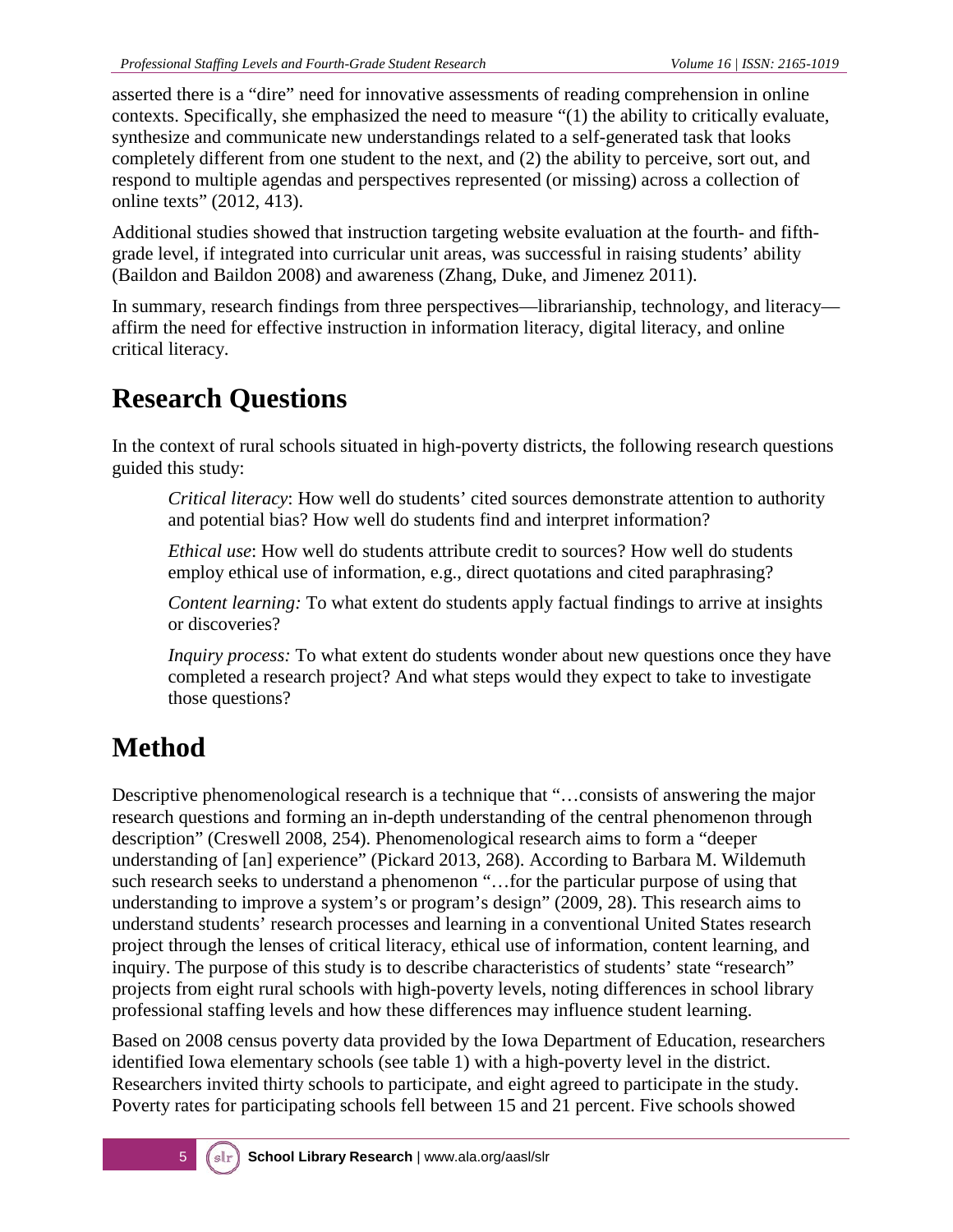lower professional staffing (zero to ten hours), while three buildings had higher staffing at twenty or more hours per week. None of the professional school librarians worked full-time in one building. One participating school had indicated a school librarian staffing level of 40 hours per week on the annual statewide survey of school libraries; however, the individual serving in the position held no school librarian certification. Thus, researchers identified this school as zero hours of professional school librarian staffing in this study.

| <b>Building</b> | Endorsed     | Grade Levels  | <b>Building</b> | Poverty | Total          |
|-----------------|--------------|---------------|-----------------|---------|----------------|
|                 | School       | This Building | Enrollment      | Level   | Buildings $\&$ |
|                 | Librarian    |               |                 |         | (Enrollment)   |
|                 | (SL) Hours   |               |                 |         | per This SL    |
|                 | per Building |               |                 |         |                |
| 1               | $0^*$        | $K-5$         | 535             | 17.99%  | 1(535)         |
| 2               | 7.5          | $3 - 6$       | 375             | 15.81%  | 5(1224)        |
| 3               | 8            | $PK-5$        | 134             | 15.91%  | 5(983)         |
| 4               | 9            | $PK-4$        | 191             | 15.49%  | 2(499)         |
| 5               | 10           | $3 - 5$       | 287             | 16.38%  | 2(588)         |
|                 |              |               |                 |         | 0.5 FTE        |
| 6               | 20           | $PK-8$        | 458             | 16.90%  | 1(458)         |
|                 |              |               |                 |         | $0.5$ FTE      |
| 7               | 25           | $PK-5$        | 392             | 16.16%  | 2(645)         |
| 8               | 35           | $PK-8$        | 448             | 21.35%  | 2(818)         |

**Table 1. Participating schools' demographics and library resources indicators.**

\*Licensed teacher serving in capacity of school librarian without library endorsement Note: Shading indicates higher-staffed schools.

## **Limitations of the Study**

This study is limited by the small sample of schools. One reason for the small sample was the requirement that the school librarian had completed the annual state school library survey. Further, some school librarians cited a lack of time and scheduling difficulties, particularly for those who served multiple buildings or districts. Another limitation of the study was the state research assignment itself. While fourth-grade curriculum often includes a study of the states, it is not universally taught as a research project. One school substituted a cultures research project for fourth-graders because the curriculum did not include the U.S. research.

## **Findings**

For triangulation of data sources, researchers analyzed three types of data for the eight participating schools. The first data source was fourth-grade students' end products of their research; these products included student papers, PowerPoint Glogster presentations, and a "My State Book" prescriptive format. Each school librarian submitted three end products as exemplars of best performance based on local assessments. The second data source was the survey responses from the same three selected students from each school. The third source was the response to the school librarian survey.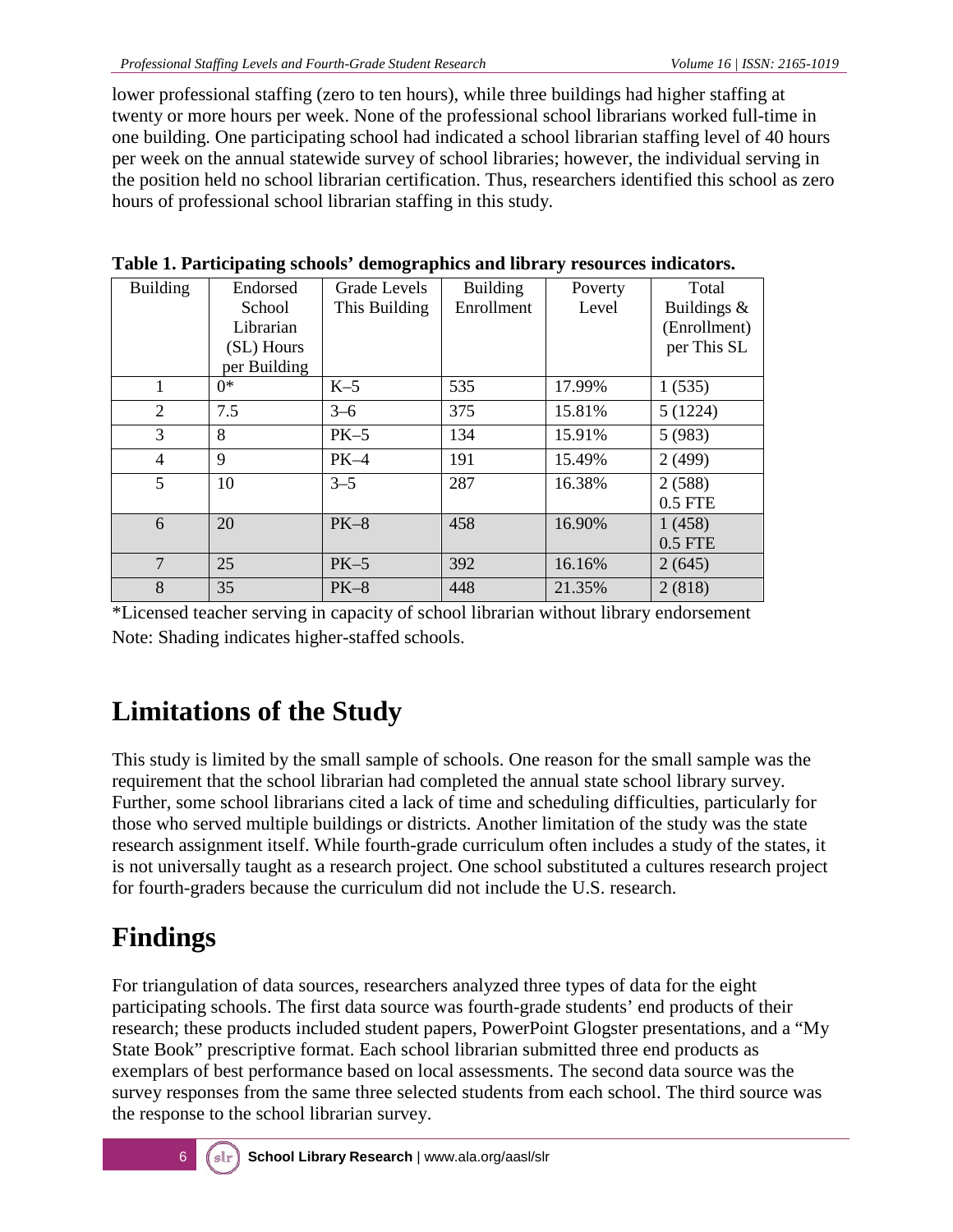One school substituted a cultures visual-literacy project for fourth grade in place of a United States research project. Researchers reviewed these projects and incorporated the students' survey responses in the data analysis; however, analysis of the projects was not comparable to the states projects due to substantive differences in the assignment.

Researchers assessed the students' end products through three lenses. In the first reading, researchers noted the variety of formats and assignment parameters. In the second reading, factual and comprehension levels were assessed. Lastly, the projects were reviewed for noteworthy excerpts or characteristics.

Researchers developed a rubric (see table 2) to assess students' survey responses (see Appendix A) for indicators of critical literacy skills, ethical use of information, content-area learning, and inquiry learning, including the ability to pose new questions having completed an initial research project.

| Criteria to Evaluate<br><b>Survey Responses</b>                                      | Expert = $3$ points                                                                                                                        | Apprentice $= 2$ points                                                                                                                                                                                                                            | Novice $= 1$ point<br>[Incomplete or no<br>$response = 0$ points]                                                                            |
|--------------------------------------------------------------------------------------|--------------------------------------------------------------------------------------------------------------------------------------------|----------------------------------------------------------------------------------------------------------------------------------------------------------------------------------------------------------------------------------------------------|----------------------------------------------------------------------------------------------------------------------------------------------|
| <b>Content Learning</b><br>(Survey Questions<br>1, 2, 3, 9                           | Student identifies new<br>learning at either the<br>synthesis, evaluation, or<br>analysis level.                                           | Student identifies new<br>learning at the<br>comprehension level.                                                                                                                                                                                  | New learning is<br>described as isolated<br>facts.                                                                                           |
| Critical Literacy-<br><b>Finding Sources</b><br>(Survey Question<br>4)               | Student lists 3 or more<br>sources were used.                                                                                              | Student lists 2 sources were<br>used.                                                                                                                                                                                                              | Student lists 1 source<br>was used.                                                                                                          |
| Critical Literacy-<br>Evaluating<br>Information<br>(Survey Question<br>5)            | Student states 2 or more<br>criteria for evaluating<br>information including<br>purpose, scope,<br>timeliness, and authority.              | <b>Student differentiates</b><br>between information from<br>the open Web and paid<br>resources-print or<br>electronic, shows<br>awareness of Web domains,<br>compares information from<br>two or more sources, or<br>other indicators of quality. | Student states a general<br>criterion for evaluation,<br>i.e., reliable, teacher or<br>parent approved it, etc.                              |
| Critical Literacy-<br><b>Rejecting Sources</b><br>(Survey Question<br>6)             | Student indicates<br>information sources that<br>he/she rejected and can<br>identify at least two<br>criteria for a decision to<br>reject. | Student can identify one<br>qualitative reason to reject a<br>source of information (i.e.,<br>couldn't understand it,<br>didn't fit needs of project,<br>$etc.$ ).                                                                                 | Student states a source<br>was rejected, but gives<br>no reason or basis is<br>strictly quantitative (i.e.,<br>had too much<br>information). |
| Ethical Use of<br><b>Information-Citing</b><br>Information<br>(Survey Question<br>7) | Student is able to state 2<br>purposes, i.e., to show<br>credibility of own work<br>and to give credit to<br>others.                       | Student is able to state 1<br>purpose, i.e., to show<br>credibility of own work or<br>to give credit to others.                                                                                                                                    | Student states only<br>purpose is as a finding<br>aid (i.e., a means to find<br>the passage again).                                          |

#### **Table 2. Student survey response rubric.**

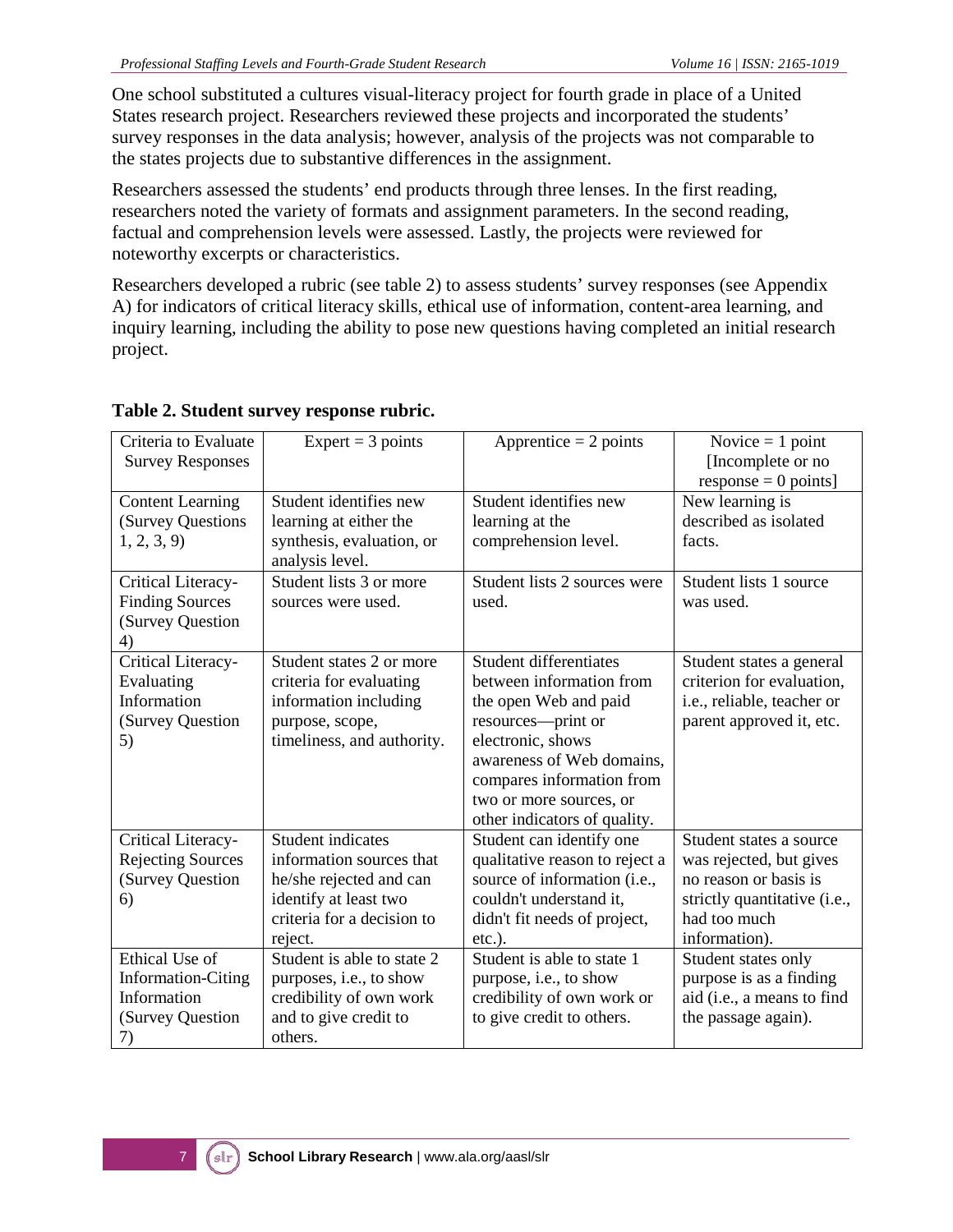| Inquiry-New<br>Questions (Survey<br>Question 10)                          | Student is able to pose one<br>or more new research<br>questions that are either<br>conceptual or provocative<br>questions.                 | Student is able to pose 2 or<br>more new questions that are<br>factual questions.                                                                                                                        | Student is able to pose 1<br>new question that is a<br>factual question.                                                            |
|---------------------------------------------------------------------------|---------------------------------------------------------------------------------------------------------------------------------------------|----------------------------------------------------------------------------------------------------------------------------------------------------------------------------------------------------------|-------------------------------------------------------------------------------------------------------------------------------------|
| Critical Literacy-<br>Finding<br>Information<br>(Survey Question)<br>10b) | Student describes a<br>process for locating<br>information beginning<br>with general sources and<br>progressing to more<br>focused sources. | Student locates information<br>in 2 or more sources and<br>identifies different types of<br>sources (e.g., websites,<br>books, databases), or<br>student identifies 1 source<br>and 1 location strategy. | Student describes tools<br>or a strategy for finding<br>information, but is not<br>able to differentiate<br>among types of sources. |

Finally, to understand the instructional context of the project and the involvement level of the school librarians, researchers analyzed responses to the survey of participating school librarians (see Appendix B). These surveys were completed at the conclusion of the participants' involvement in the research; thus, the survey also provided for the school librarians' reflections on what they might do differently in future projects. The study's four research questions relating to online critical literacy, ethical use of information, content learning, and inquiry provided a frame for analysis of data.

### **Critical Literacy**

#### **Overview**

Critical literacy is the ability to find information and evaluate sources for authority, bias, purpose, and timeliness. Critical literacy questions on the student survey asked students to list their information sources, evaluate sources, and list steps to investigate future questions. Figure 1 shows all twenty-four students' scores for the eight participating schools, arranged in order of weekly school librarian hours. Student scores were assigned using the Student Survey Response Rubric (see table 2) to assess all four questions relating to critical literacy (questions 4, 5, 6, and 10b). Thus, twelve points was the highest score a student could earn for critical literacy; in this category, two students scored ten points with one student in a higher-staffed school and one in a lower-staffed nine-hour school. Notably, six students in higher-staffed schools had consistently higher critical-literacy scores than students in the schools with ten or fewer hours per week.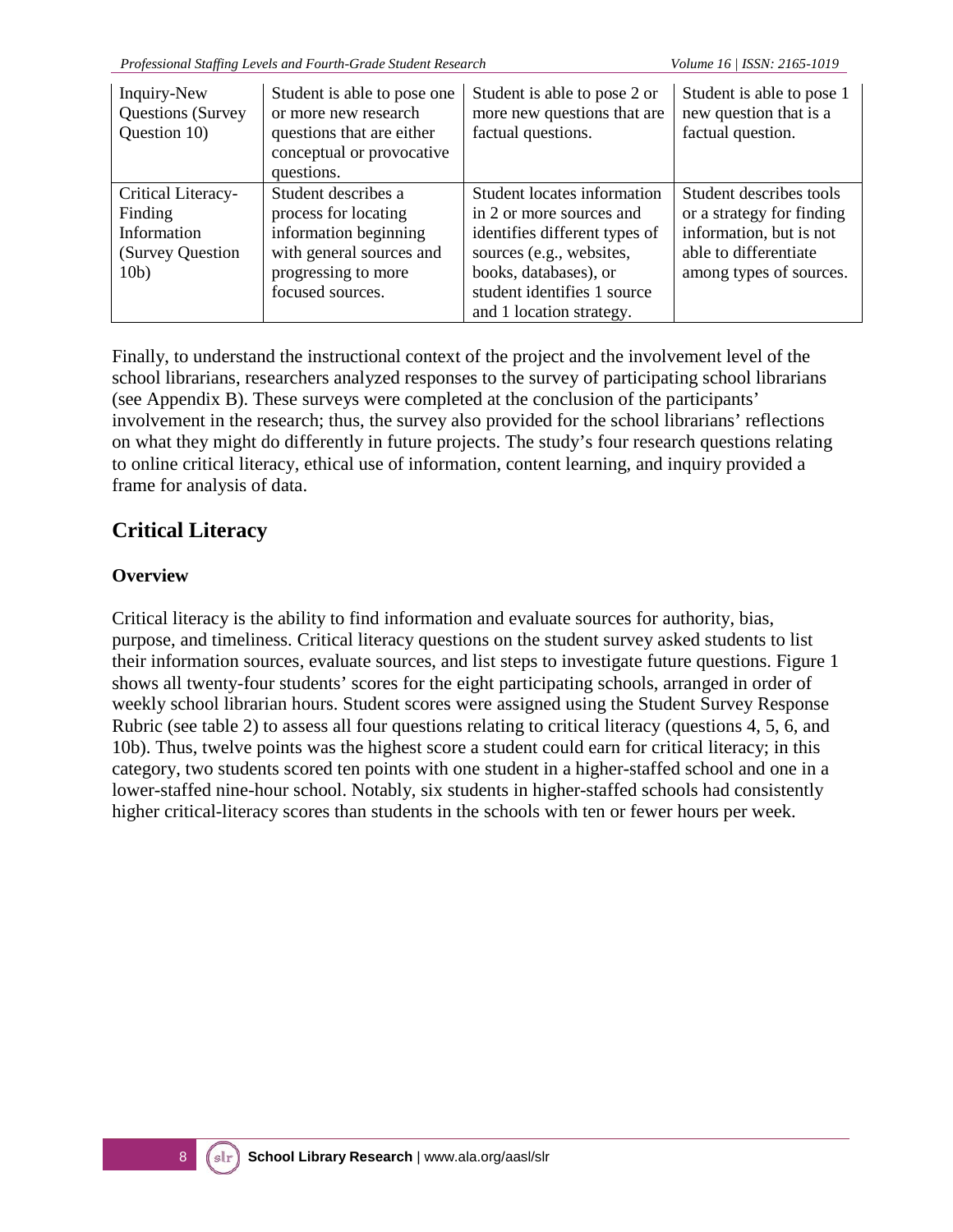

#### **Figure 1***.* **Student survey scores: critical literacy.**

#### **Identifying Resources**

Students reported where they found their information and listed sources used (for example, Google, Iowa AEA Online databases, the school library, a book, etc.). Responses were scored using the rubric, with researchers giving three points if the student listed three or more sources, two points for two sources, and one point for one source. Students also reported whose idea it was to use this source (my idea, parents, teacher, school librarian). Three (33 percent) students from the higher-staffed schools mentioned the school librarian, and four (26 percent) in the lower-staffed schools credited the school librarian.

*CultureGrams State Edition* is a database provided to all schools in Iowa. This would have been an ideal resource for the United States research projects. Only six of the twenty-one students doing states projects reported that they used the *CultureGrams States Edition* database. Three students (from the ten-hour school) listed this database by name on the survey, but their projects did not include citations. All three students from the twenty-hour school specifically cited *CultureGrams States Edition* in their citation slides in their PowerPoint presentations. Alternatively, sixteen students (66 percent) said they used Google, and eleven (45 percent) used books.

Of the seven school librarians facilitating state studies, four specifically mentioned *CultureGrams States Edition* in their survey responses. Consistent with her students who cited *States Edition*, the school librarian from the twenty-hour school included a lesson objective for "helping students become more aware of using the AEA databases." Also in line with her students' responses that they used this source, the school librarian from the ten-hour school stated that she used an activity to introduce students to *States Edition*. However, two school librarians stated that they had encouraged use of *States Edition*, but without success. The school librarian in the 7.5-hour school said that, during one of her monthly classes with all fourth-grade students, she showed students how to access the Iowa AEA Online databases including *CultureGrams* and allowed students to explore: "I told them that whenever they started this [project], *CultureGrams States Edition* would be a great resource to use." She also sent e-mails to the fourth-grade teachers suggesting these resources as well as the school library's states books. The school librarian in the eight-hour school stated that, although she did not have a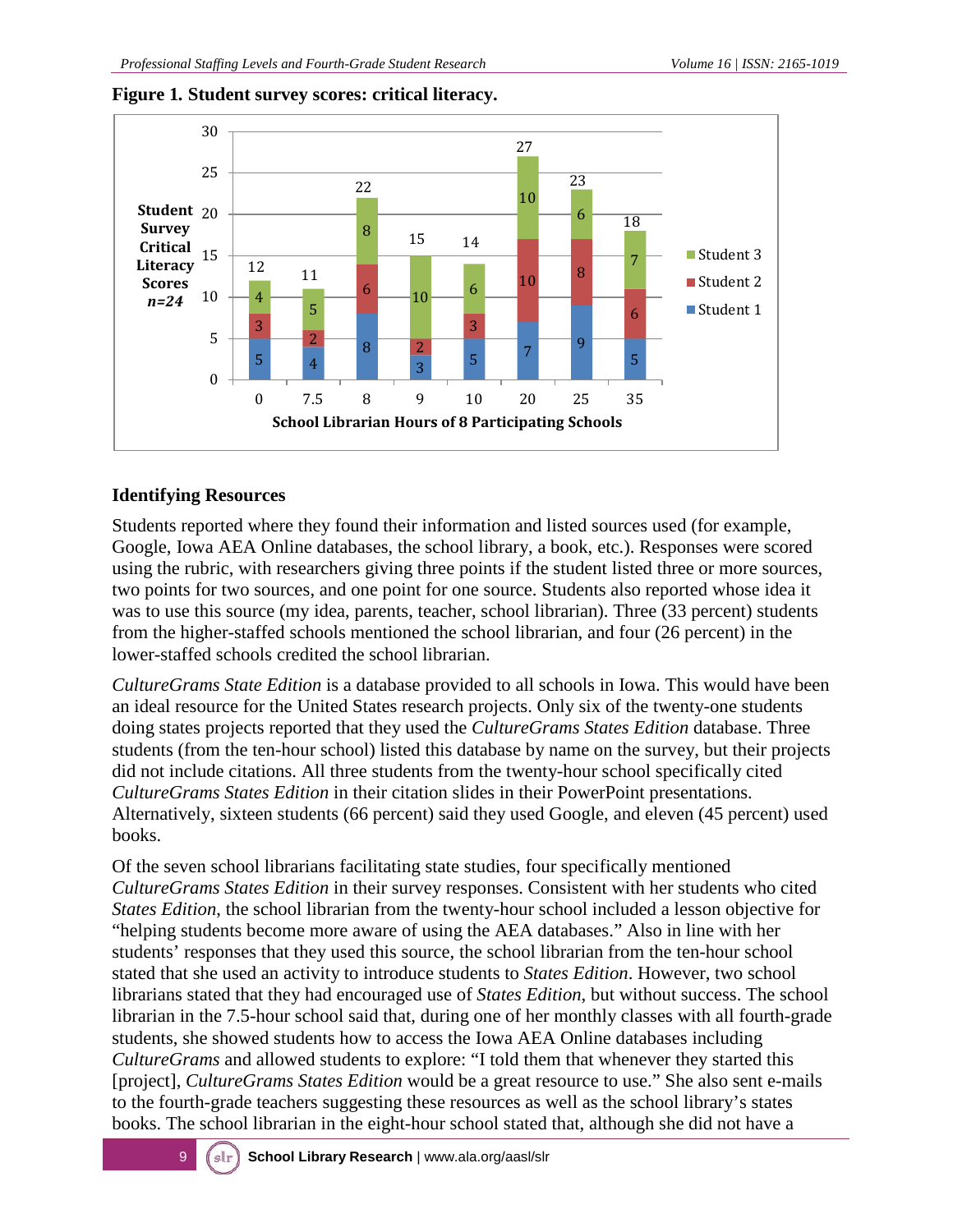major role in this unit, she "informed the classroom teacher about the AEA resource *CultureGrams States Edition* that could have been used in student research."

In response to 10b, Students listed the steps to investigate future research questions. The highestscoring students listed two or more steps to information gathering including process-oriented steps about sorting information or identifying keywords in addition to proposing types of sources; table 3 shows samples of these students' responses. Only five students (all from higherstaffed schools) scored three points for this question.

#### **Table 3. Scoring samples of student survey responses to information process question 10b. (Language errors in student responses are native to the students' actual responses.)**

| Score          | Question 10b. List the steps you would take to investigate those questions.                              |  |  |
|----------------|----------------------------------------------------------------------------------------------------------|--|--|
| 1              | I would go on google and find the information.                                                           |  |  |
| 1              | I would look in a book or on the internet and get the answers.                                           |  |  |
| 1              | I would use my previous sources, and I would try to find the answers to the question.                    |  |  |
| $\mathbf{1}$   | I would look in the sources I used and also some new sources.                                            |  |  |
| $\mathbf{1}$   | I would use state grams.                                                                                 |  |  |
| $\overline{2}$ | I would go to google.com, first type in Fort Pultuski battle injurys, get the answer, go back, type in   |  |  |
|                | Georgia population and get the answer.                                                                   |  |  |
| 2              | I will start with Louisiana's song, animal, tree, then jazz then why they don't have counties I would    |  |  |
|                | use google and books to get more detail.                                                                 |  |  |
| 2              | 1. Get answers from the people and how they feel. 2. Find what they need or want culters and why.        |  |  |
|                | 3. How can culters relate with other things like religions.                                              |  |  |
| 2              | First look in a book of your state then if you don't fine anything then you can ask someone who has      |  |  |
|                | been to that state, or you can get online.                                                               |  |  |
| $\overline{2}$ | You could use a book the computer other people.                                                          |  |  |
| 3              | Think of what I know - Background knowledge.                                                             |  |  |
|                | <b>Brainstorm Questions</b>                                                                              |  |  |
|                | Search out answers online or in books                                                                    |  |  |
|                | Sort reliable (good) or bad (unreliable).                                                                |  |  |
|                | Sort what I understand the don't.                                                                        |  |  |
|                | I would organize info that makes sense together.                                                         |  |  |
|                | I could then make decisions about that culture and add it to my knowledge.                               |  |  |
| 3              | 1. use a computer to explor the databases. 2. Use key words to search for topics. 3. If I can't find a   |  |  |
|                | source, look in a book.                                                                                  |  |  |
| 3              | 1. Use a computer to explore databases. 2. Use key words for the topics, 3. If I can't find it look in a |  |  |
|                | different source.                                                                                        |  |  |
| 3              | Use a computer and explore website. Use key words to find inforemation. If I can't find my ryserch       |  |  |
|                | I'll find it in a book.                                                                                  |  |  |
| 3              | I could look in books at my library or I could use the internet. I think a book might work better        |  |  |
|                | though because sometimes books have more valid information.                                              |  |  |

#### **Evaluating Information**

Students appeared to struggle with evaluation of information. Table 4 shows a sampling of student responses organized by scores.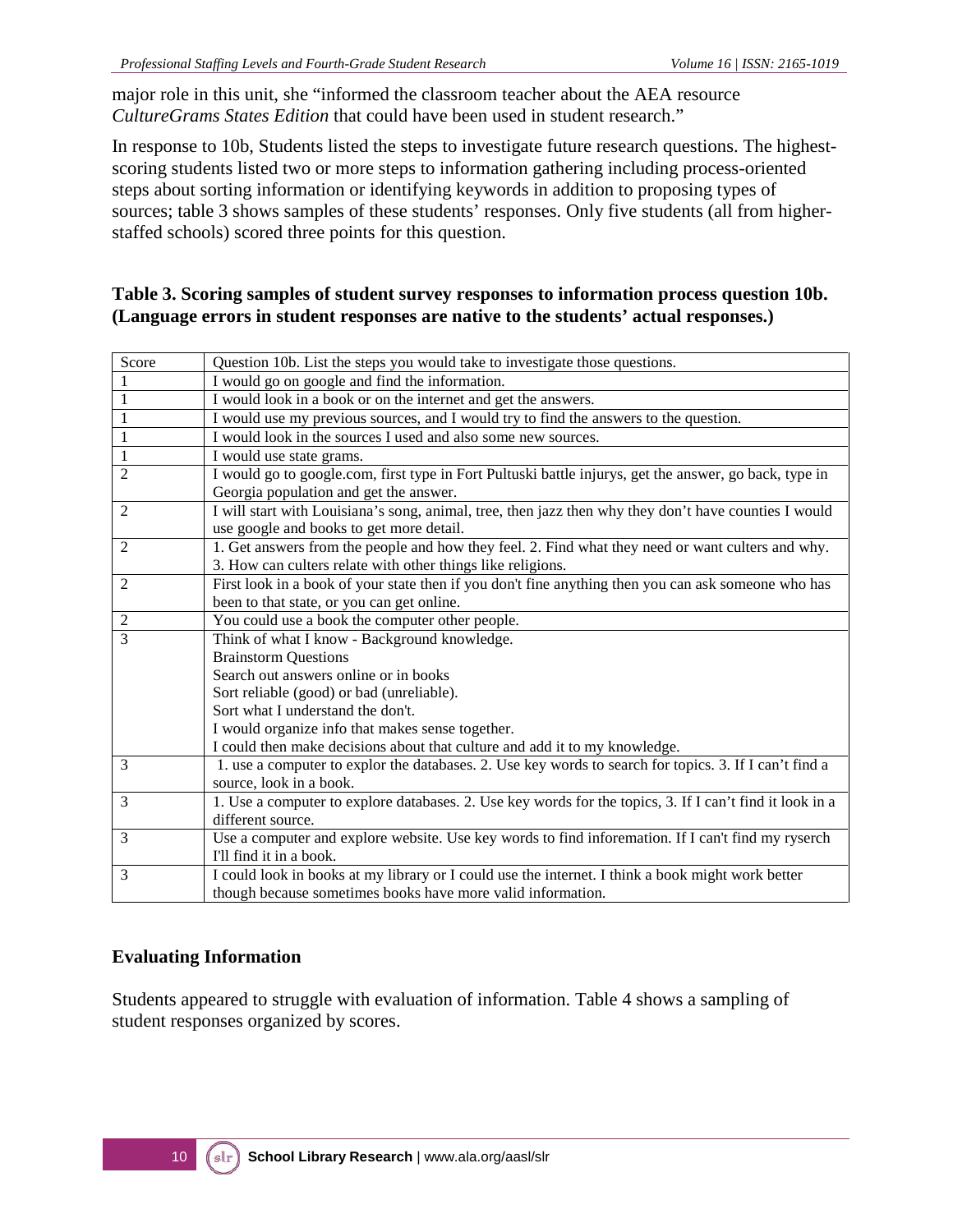#### **Table 4. Scoring samples of student survey responses to information evaluation questions. (Language errors in student responses are native to the students' actual responses.)**

| Score          | Question 5.                                    | Question 6.                                                |
|----------------|------------------------------------------------|------------------------------------------------------------|
|                | How did you know you had good                  | Did you find sources of information and decide not to      |
|                | information?                                   | use them? / If so, why did you decide not to use them?     |
| $\mathbf{0}$   | I just guest                                   | No / I used something from all of my sources               |
| $\mathbf{1}$   | I double checked my resources and my           | Yes / I thought they didn't sound interesting              |
|                | writing to see if it sounded right             |                                                            |
| 1              | For the birds, it showed the pictures of them  | Yes. / For the battles there were tons of different ones   |
|                | with their name and their family right beside  | and I did't need that much information.                    |
|                | the picture.                                   |                                                            |
| 1              | The state grams were from Mrs. D.              | Yes / Because I figured if I had too much information,     |
|                |                                                | my glog would get crowded.                                 |
| $\overline{2}$ | I rechecked my answers on different sources.   | yes / because I wanted to get people to learn about        |
|                |                                                | more than one thing in Colorado and there was a lot of     |
|                |                                                | information so I decided to use some of it from many       |
|                |                                                | different sources.                                         |
| 2              | Because the sources I used had information     |                                                            |
|                | that was the same.                             |                                                            |
| 2              | I looked in several resources. I compared and  |                                                            |
|                | used the best information possible.            |                                                            |
| $\overline{2}$ | I knew I found good info when I saw it twice   | yes / Some of them I did not use because it only had a     |
|                | or it seemed real like it would really happen. | little bit of info that I was looking for and if they were |
|                |                                                | really long and did not have anything I did not use that   |
|                |                                                | site.                                                      |
| 2              | My topic matched. I found it on more than one  | Yes. / The weren't good or hard to understand. They        |
|                | source.                                        | also may have been common knowledge.                       |
| 3              |                                                | Yes, I decided not to use them because it was not the      |
|                |                                                | information I needed or the information wasn't right.      |

Students reported how they determined whether they had good information. No students listed more than one criterion for evaluating information. A popular answer (ten of the twenty-four students) was that they were satisfied if two sources said the same thing. Nine students stated one simple criterion such as they thought the source was reliable or seemed trustworthy, but they did not give any evidence for this judgment. Five students either didn't answer the question or said they guessed.

As another indicator of evaluation of information sources, students reported on whether they had decided not to use a found source. Only one student provided more than one criterion for rejecting the source, "Yes, I decided not to use them because it was not the information I needed or the information wasn't right." Eight students scored a two for a response that identified one reason to reject a source; for example, some students stated a source was too difficult to understand. Nine students gave a reason for rejecting a source, but it was simply that they already had enough information.

### **Ethical Use of Information**

#### **Overview**

Students responded to a survey question that asked why it is important to list your sources of information. Figure 2 shows students' scores by schools, sorted by number of school librarian hours. No student answers stated the purpose for citations was to provide authority or credibility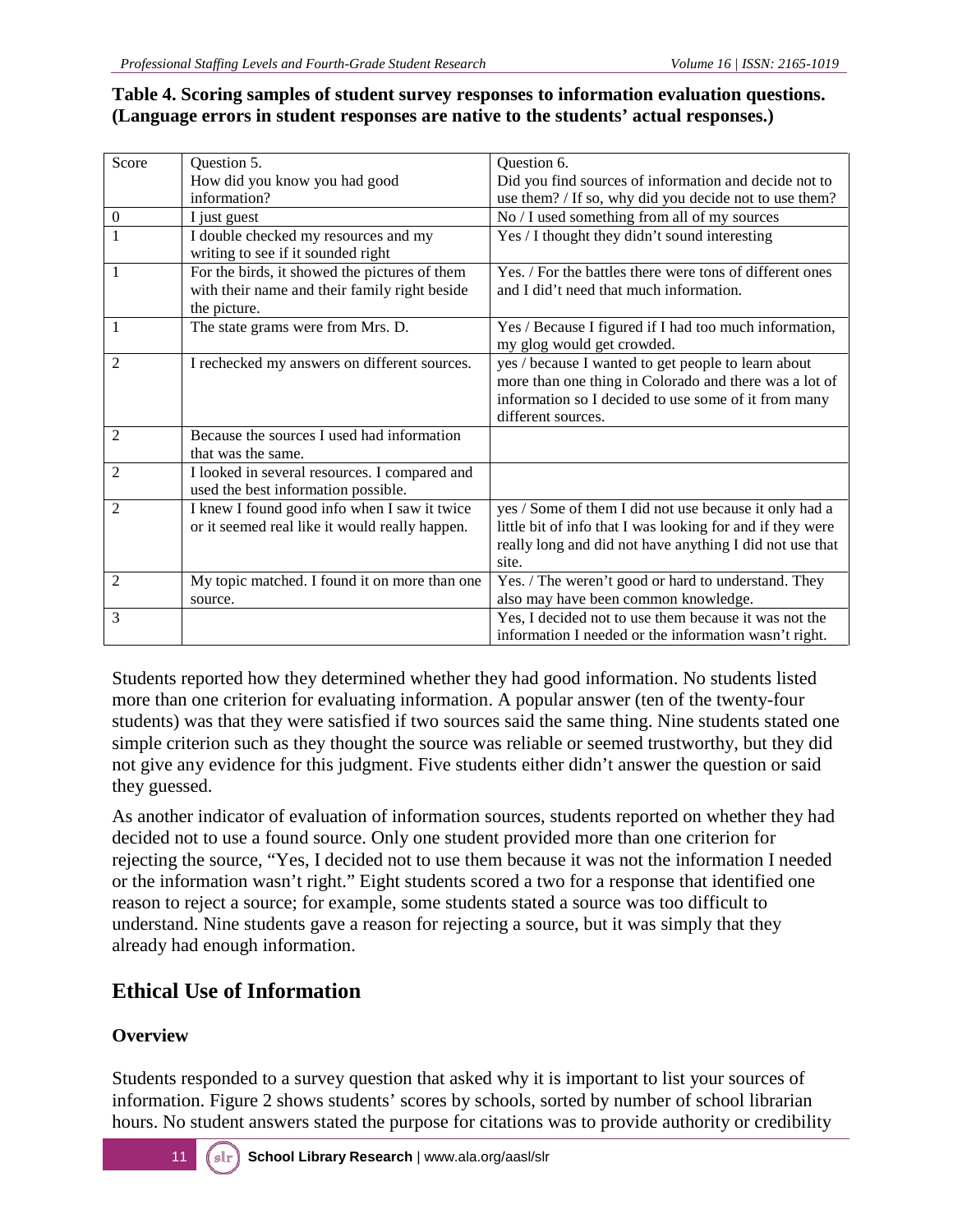for the students' own work. Nine students said the purpose was to give credit to the author of that source, and fifteen stated only that listing the sources facilitates future location of the information for themselves or their teacher. Notably, six of the nine students in schools with higher professional school librarian staffing had higher scores for ethical use of information than did the students in the lower-staffed schools.





#### **Noting Information and Its Sources**

In explaining how they wrote down their information, twenty two students chose "I wrote down parts of sentences in my own words." Two students chose "I wrote down important words." No students chose "I copied the exact words or sentences."

In spite of students' knowing the purpose for citations, only nine students—three (20 percent) from the lower-staffed school group and six (66 percent) from the higher-staffed school group included citations in their end products. In the twenty-hour school, citations appear to have been given instructional attention because each of these students had multiple citations.

Consistent with the student survey responses, two school librarians reported that they taught students how to cite sources. The school librarian in the twenty-hour school said she taught MLA citation format. (Her students used complete, accurate citations for multiple sources.) The school librarian in the twenty-five-hour school also said she taught citations prior to the United States research: "Prior to this project I presented lessons on the importance of giving credit to the resources/persons who provided the information for this research project and any other research." Unfortunately, citations were not required in the projects at that school.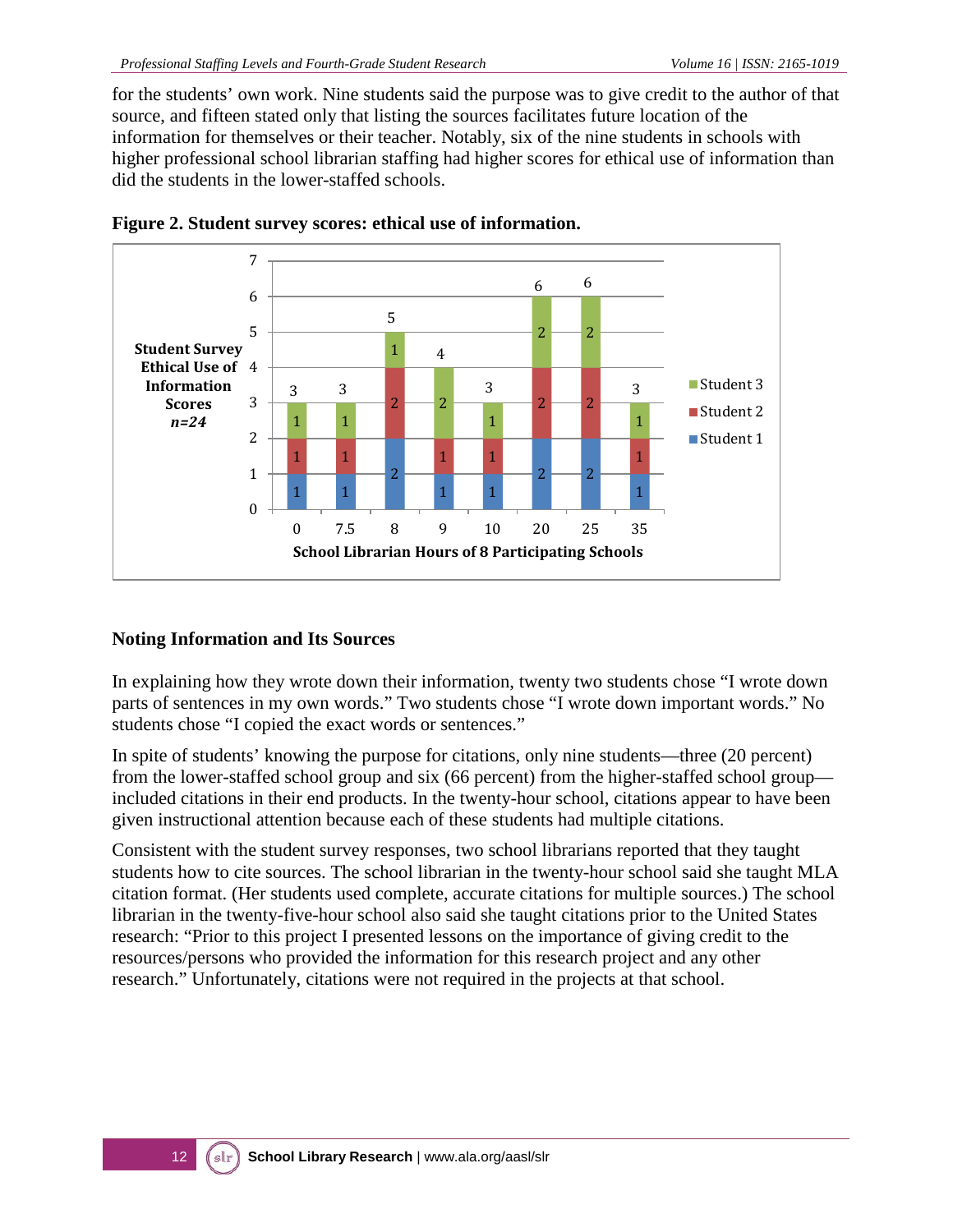### **Content Learning**

#### **Overview**

Content-area learning includes information about states, such as history or economy, with rubric scoring levels for factual, comprehension, and synthesis. Results showed that, in all but one school, students' learning of content was mainly factual. Most student responses listed facts such as: they play a lot of jazz in Louisiana; the wild rose is the state flower; Houston (TX) is named after Sam Houston; or there are many tourist attractions in Florida. Table 5 shows samples of the predominantly factual learning statements.

#### **Higher-Level Thinking**

Only five student statements or questions scored were at the comprehension level with a connection to another concept or idea.

The only responses that demonstrated the synthesis level were from the school that did an alternate research project "What Does a Picture Tell You about Culture?" in which students studied *National Geographic* images to understand geography and human characteristics. One student stated, "I learned that people are less fortunate than most people and some people can't afford as much things as others." Additionally, a student noted, "I am most proud of learning about how people and their religion live as one big economy because some are rich and poor but we are all just humans."

| Score        | 1. List what you learned about<br>your topic from this project.                                                                                         | 2. How did your research<br>change your opinion about your<br>topic?                                                           | 3. What are you most proud of<br>learning about your topic?                           |
|--------------|---------------------------------------------------------------------------------------------------------------------------------------------------------|--------------------------------------------------------------------------------------------------------------------------------|---------------------------------------------------------------------------------------|
| 1            | I learned that Iowa is famous for<br>corn and rich soil.                                                                                                | I thought that Alaska's<br>economy was just fish, but now<br>I know crabs is too.                                              | I am proud of learning that Herbert<br>Hoover is a famous person in Iowa.             |
| 1            | What I learned about Louisiana is<br>Louisiana is the only state that<br>does not have counties. They play<br>jazz and a lot of hunting and<br>fishing. | I thought that Hawaii was<br>always warm but from my<br>research it can be 53 degrees!                                         | My states nickname is Hawkeye<br>state                                                |
| $\mathbf{1}$ | I learned that Gutzon Borglum<br>came up with the idea of Mt.<br>Rushmore. I learnd that South<br>Dakota has many landforms                             | I thought Lake Tahoe was not<br>in California but in a different<br>state.                                                     | I am proud that there is a Olympic<br>gold medalist swimmer in my state.              |
| 1            | That North Dakota is called the<br>Glickertail state. And Theodore<br>Roosevelt was a rancher there.                                                    | I thought Colorado was going<br>to be a boring place but it's not.                                                             | I was really really interested when<br>it said Colorado had the highest<br>elevation. |
| 1            | Houston was named after Sam<br>Houston.                                                                                                                 | It changed my opinion because<br>I didn't know anything about<br>him I learned he was more<br>exciting and fun to learn about. | That Michigan had president<br>Gerald Ford.                                           |
| $\mathbf{1}$ | That the Lake of the Ozarks is one<br>of the man - made lakes in the<br>world.                                                                          | The research changed my<br>opinion made my opinion<br>about it not having many state<br>parks I found it has over 90.          | They raise a lot of horses and I love<br>horses so much.                              |

#### **Table 5. Scoring samples of student survey responses to content questions***.* **(Language errors in student responses are native to the students' actual responses.)**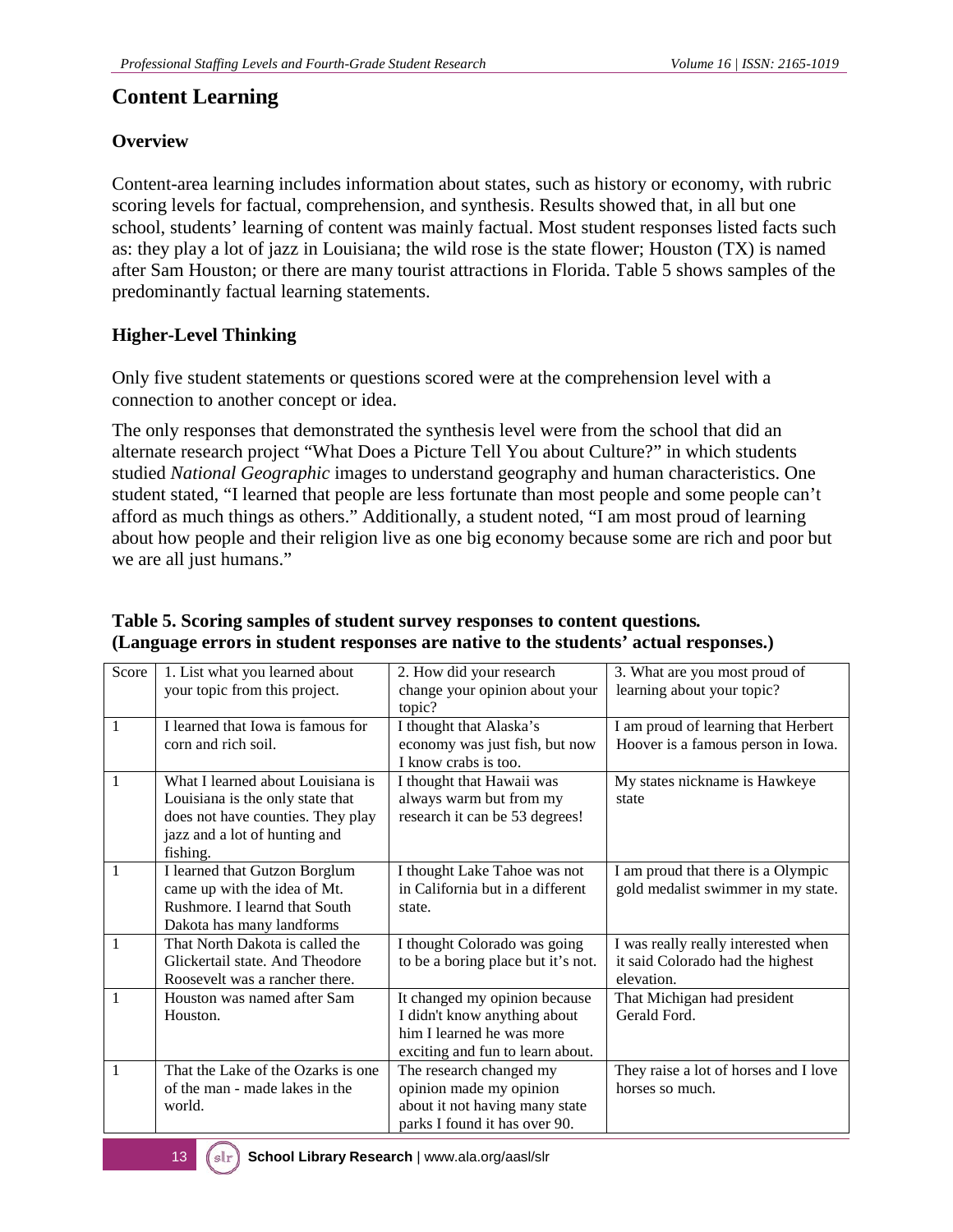| $\mathbf{1}$   | There is many tourist attractions<br>in the state of Florida.                                                             | I thought that South Dakota<br>didn't have many landforms<br>now I know that it has a lot of<br>them.                                   | That Alaska is the biggest state in<br>the world.                                                                                                              |
|----------------|---------------------------------------------------------------------------------------------------------------------------|-----------------------------------------------------------------------------------------------------------------------------------------|----------------------------------------------------------------------------------------------------------------------------------------------------------------|
| $\mathfrak{D}$ | I learned that Michigan has more<br>shoreline than any other state<br>except Alaska, It was the 26th<br>state.            | I found out more things then I<br>though I would. Francis made<br>this song during war. He was<br>way more exciviing then I<br>thought. | I am proud that I learned about<br>someone who had written our<br>national anthem.                                                                             |
| $\mathcal{E}$  | I learned that people are less<br>fortunate then most people are<br>some people can't afford as much<br>things as others. | The research changed the way I<br>thought about this topic about<br>why they are living this way.                                       | I am most proud of learning about<br>how people and there religion live<br>as one big economy because some<br>are rich and poor but we are all just<br>humans. |

### **Inquiry Process**

#### **Overview**

Inquiry learning includes posing new questions about a topic and developing a plan for investigation of those questions. Students were asked, "What new questions do you wonder about now that you have completed your project? List as many things as you can." Fourteen students (58 percent) posed new inquiries that were either conceptual or provocative. Notably, nine of those fourteen students were from schools with professional school librarian staffing of twenty-five-hours, twenty hours, and nine hours. Four students posed multiple factual questions. Two students posed one factual question, and three students, all from lower-staffed schools, stated they had no additional questions.



**Figure 3. Student survey scores: inquiry.**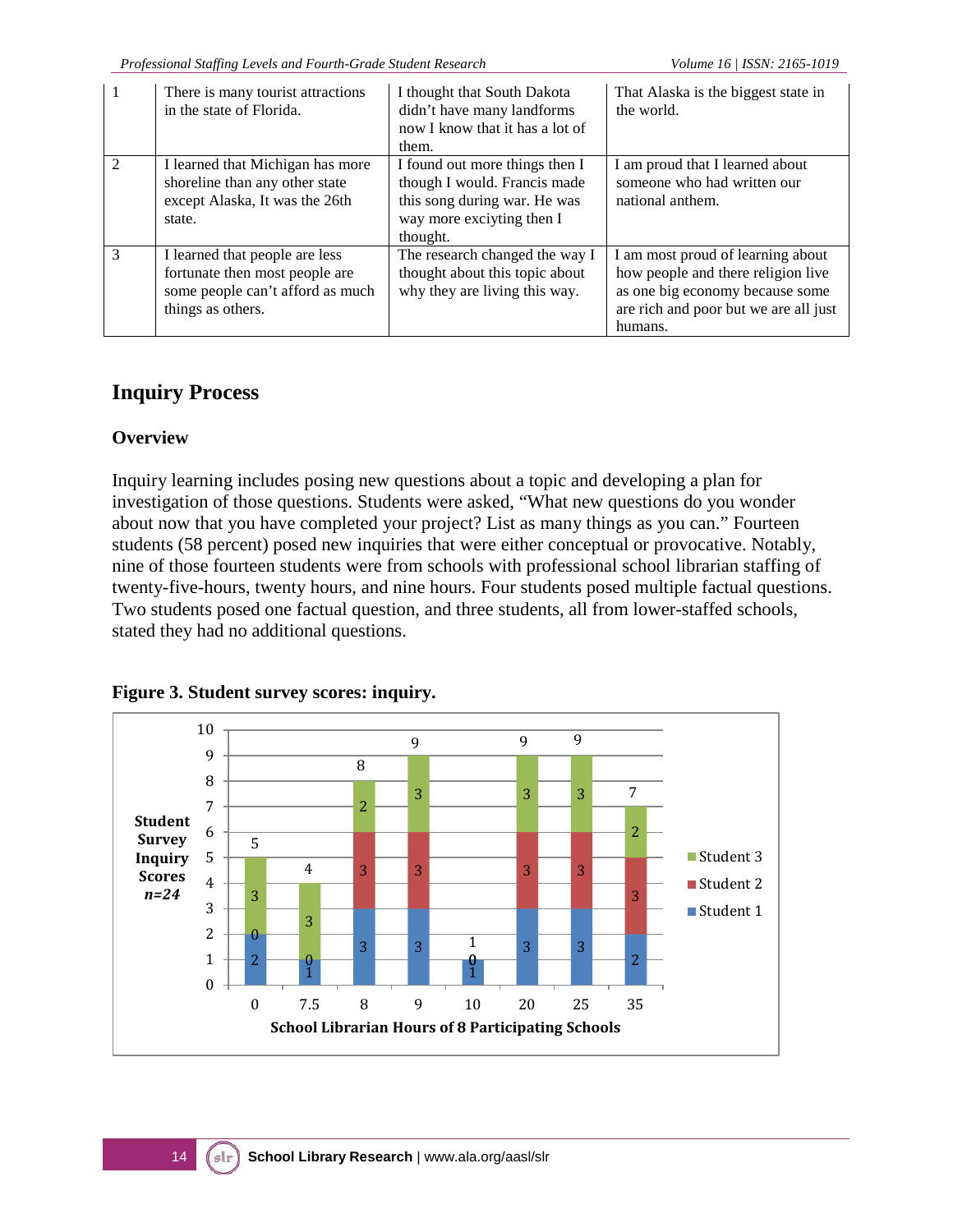#### **Sample Questions**

Table 6 shows samples from students who posed new inquiry questions at the conclusion of their current states research project. Many students posed questions that could be used for further research with a connection to a state. Examples of lines of inquiry included: why jazz is part of Louisiana culture, cultures in Colorado, presidential comparisons, poverty and foreign aid, or musical inspirations. For students' description of the process they would follow to investigate their new questions, see the discussion of survey question 10b in the "Critical Literacy" section above and samples of students' responses in table 3.

#### **Table 6. Scoring samples of student survey responses to inquiry questions***.* **(Language errors in student responses are native to the students' actual responses.)**

| Score            | 10. What new questions do you wonder about now that you have completed your project? List as many        |
|------------------|----------------------------------------------------------------------------------------------------------|
|                  | things as you can.                                                                                       |
| $\boldsymbol{0}$ | I do not have any more questions about Iowa.                                                             |
| $\boldsymbol{0}$ | I don't have any, they were all answered in my project.                                                  |
| $\mathbf{1}$     | How many people were hurt in the battle of Fort Pultuski? What's the population of Georgia now or in the |
|                  | closest time past recorded.                                                                              |
| $\overline{2}$   | How big is Hawaii? How many people live in Hawaii? What is its beverage?                                 |
| $\overline{3}$   | Louisiana's tree, song, animals, why did they play jazz and why they do not have counties.               |
| $\overline{3}$   | Where does the name "Colorado" come from? What kinds of people live in Colorado? Where are the           |
|                  | Rocky Mountain located in Colorado?                                                                      |
| $\mathfrak{Z}$   | Why are there only four presidents on Mt. Rushmore? Are there other states that have two nicknames?      |
| $\overline{3}$   | How do they keep there culture special and different, How do people accept there cultures, Do people     |
|                  | choose cultures, How do you come up with cultures? Do people make them, Why are there so many and        |
|                  | not just one, Are people happy with there culture, yes or no?                                            |
| 3                | I would ask how long have people been living this way and why our country will not help them and if they |
|                  | are why can't we do more about it and help the people that are poor and are living on streets.           |
| 3                | I wonder were the stars live, has it ever snowed there, how do you produce movies, What is the biggest   |
|                  | beach there called                                                                                       |
| 3                | How did the Missouri river get its name? How did they make the Lake of the Ozarks? How did Missouri      |
|                  | get its name?                                                                                            |
| 3                | I was wondering why he made this song while there was a war going on. I also wanted to know if he died   |
|                  | during the war.                                                                                          |

## **Discussion and Recommendations**

### **Overview**

Four findings emerged from analysis of student projects and survey responses, and school librarians' survey responses.

- 1. School librarian collaborative instruction facilitated student work.
- 2. Collaborative instruction was helpful to address student struggles with evaluation of information.
- 3. The quality of students' products exhibited potential for deeper inquiry.
- 4. New-inquiry motivation was high.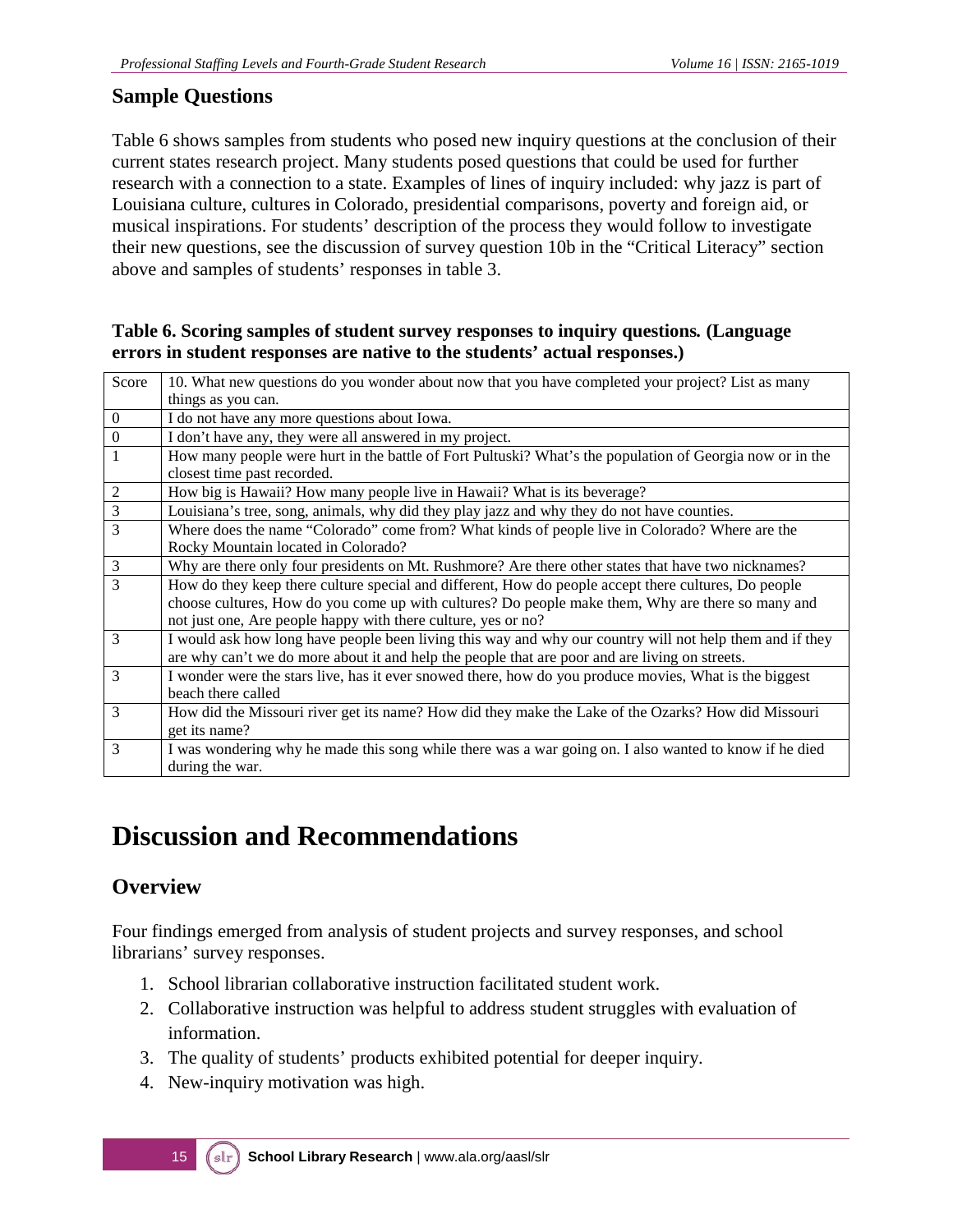### **School Librarian's Collaborative Instruction at the Highest-Scoring School**

Student surveys and projects from the higher-staffed schools had the highest scores in nearly all areas except content. The school librarian in the twenty-hour school reported in her survey that three objectives included use of online databases, a variety of resources to complete a project, and a citation format. Although she worked only two days a week at the K–12 district school, she appeared to be the only school librarian who engaged in collaborative instruction with the fourthgrade teacher: "Class time was made available for me to instruct students and when they had free time they were allowed to come to the library/computer lab to work on their project and get help." She taught how to locate information in databases and, following this instruction, provided time for students to practice. She also taught how to locate information in print encyclopedias and online library books. Models were provided for students to practice determining relevance of information. State projects were shared at parent-teacher conferences. The value of collaboration between teacher and school librarian and of research instruction integrated into the project development was evident in these students' end products and their survey responses that exceeded all other schools in critical literacy and ranked in the top schools in all other areas.

In contrast, during fixed-schedule library lessons "prior to their research," the school librarian in the twenty-five-hour school presented lessons on the importance of giving credit to the resources for their research. Her students learned to use Citation Maker, and she taught skills related to finding and evaluating websites. In the future, she would "not limit research to just the Internet." Her survey response indicated that the teacher decided to use only Web sources. With twentyfive-hours per week of staffing by a professional school librarian, this school was one of the best-staffed among participants. However, responses indicated a lack of collaborative planning and teaching in favor of more isolated fixed-schedule classes in the library.

Regarding the use of *CultureGrams States Edition* as a credible and authoritative source: students in schools where librarians provided intentional, contextualized direct instruction about it made use of this resource. However, mere out of context mention of the resource—to either students or teachers—did not cause it to be used. The failure to apply to the research project lessons taught in library classes echoes the findings of previous studies in which the power of collaborative planning and teaching have been emphasized (Todd 1995; Todd 2006). Further, James E. Herring (2011) showed that students have difficulty transferring their learning to a new situation, so skills must not be taught in isolation.

In the nine-hour school, content learning was high among students who were learning about cultures, rather than states. This learning may have been related to the appeal of their unique assignment. Students in the eight-hour school also demonstrated content learning. Their Glogster projects had great potential for provoking deeper inquiry. However, information evaluation and citations were lacking.

#### **Instruction Needed to Address Student Struggles with Evaluation of Information**

Generally, students were better at answering questions about finding information sources than about evaluating information. Paralleling this finding, a number of studies reviewed showed that more instruction and understanding about evaluation of the highly commercialized information on the Web is needed at all grade levels (Blummer 2008; Fabos 2002, 2005; Miller and Bartlett 2012).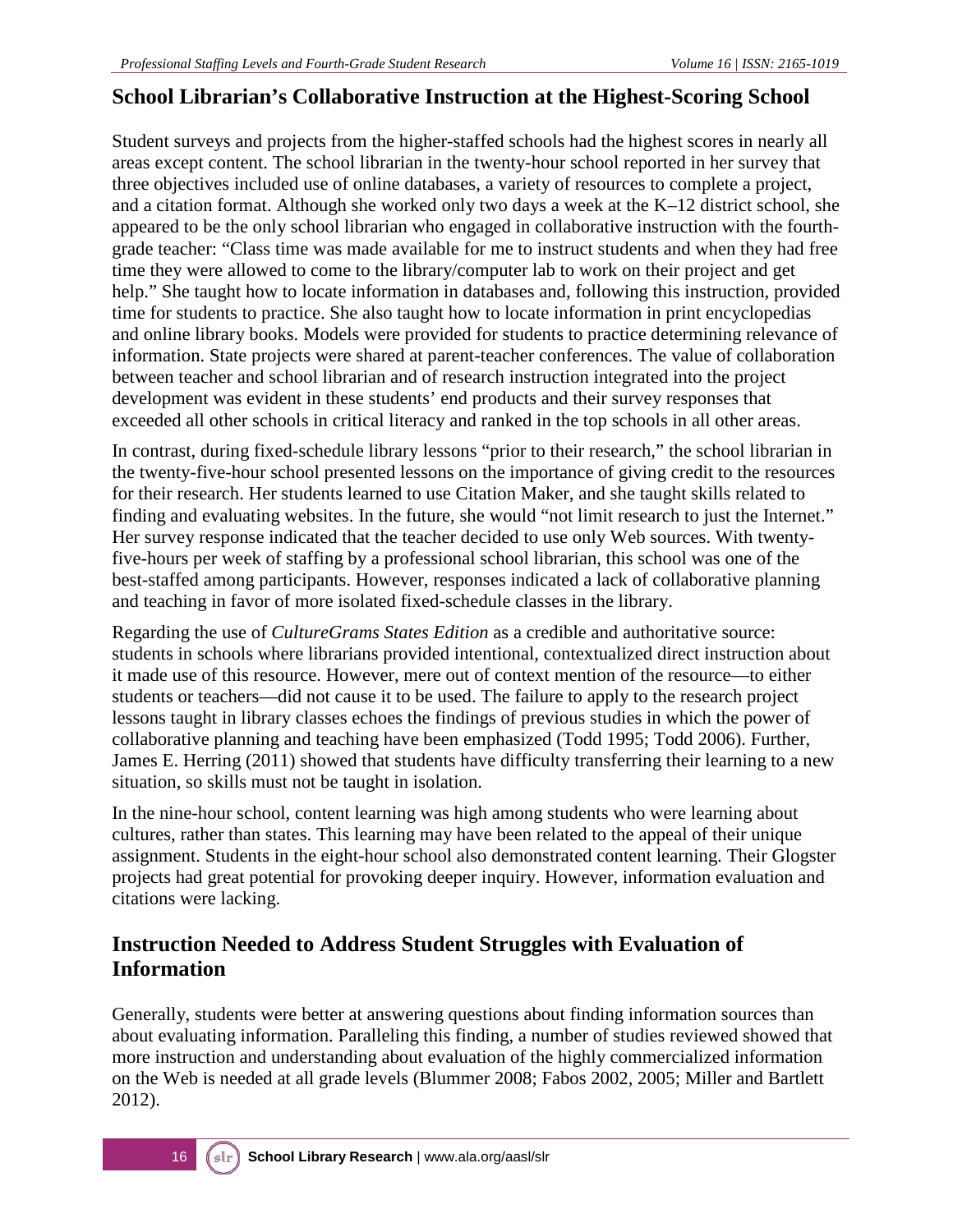Although school librarians were not asked specifically whether they taught information evaluation, two volunteered this information. The school librarian in the twenty-hour school said she taught students to look for "important data, copyright date, author, and Web details such as .edu, .gov." The school librarian in the twenty-five-hour school said that during a library lesson, in preparation for the states project, she gave students a worksheet to use as she taught students about finding sources online and evaluating source reliability. The school librarian in the 7.5 hour school said she included information about what makes information trustworthy, but that she wanted to do more:

Obviously, I want to be more involved in the process, from start to finish. That includes sitting down with the teacher to plan before she ever starts the project with the kids. That way I could ensure that the students are learning to do research accurately according to a research process model…I'd teach some lessons on how to evaluate the quality of information sources. I typically delve into this topic beginning in fifth grade, but it is important for even younger students to learn.

### **Quality of Students' Products Show Potential for Deeper Inquiry**

Submitted samples of student work were selected at the schools to represent the best work. In the 7.5-hour school this classroom teacher seems to have taught students to write interesting, wellorganized reports. Student papers were each two single-spaced handwritten pages. One student wrote about Georgia; her first section was about birds, followed by a transition ("Get ready for a long road trip") to a section about the distance to travel to Georgia. Unfortunately, this section digresses into irrelevant information that may have come from Web travel ads about eating delicious barbeque at The Pink Pig and a "romantic" Four Seasons Hotel that is also "luxurious." Her report included a brief section about Civil War battles in Georgia, and her survey response about new questions asks more about battles in Georgia.

Perhaps lacking here was a focused purpose and identified audience for the project. This situation may signal the need for more instruction on the development of a focal point or central question to be pursued when one engages in research. The solution may be not only collaborative teaching about the inquiry process, but also school librarian/teacher collaborative planning to set expectations for the assignment to incorporate a research focus and audience. Correspondingly, AASL standards (2007) concur that it is essential for school librarians to involve students in purpose setting for their research so that students are engaged in inquiry and critical thinking. Likewise, Todd (2012) showed that greater instruction in forming a focus for one's research would improve student learning.

Most of the PowerPoint presentations and Glogs were fact-oriented. Some, such as one about South Dakota with facts about Crazy Horse and Gladys Pyle, the first woman elected to the legislature, showed potential for deeper research. Regarding the student projects she saw, the school librarian in the eight-hour school said, "they were effectively using the information that they found through research and presented it effectively through their Glog." This assessment of satisfaction underscores the possible need to set expectations for deeper learning.

The least rigorous project was the "My State Book," which was fill-in-the-blank style. The classroom teacher supervising the school library in the zero-hour school said the activity was designed for students to fill in information from their research in their state booklet.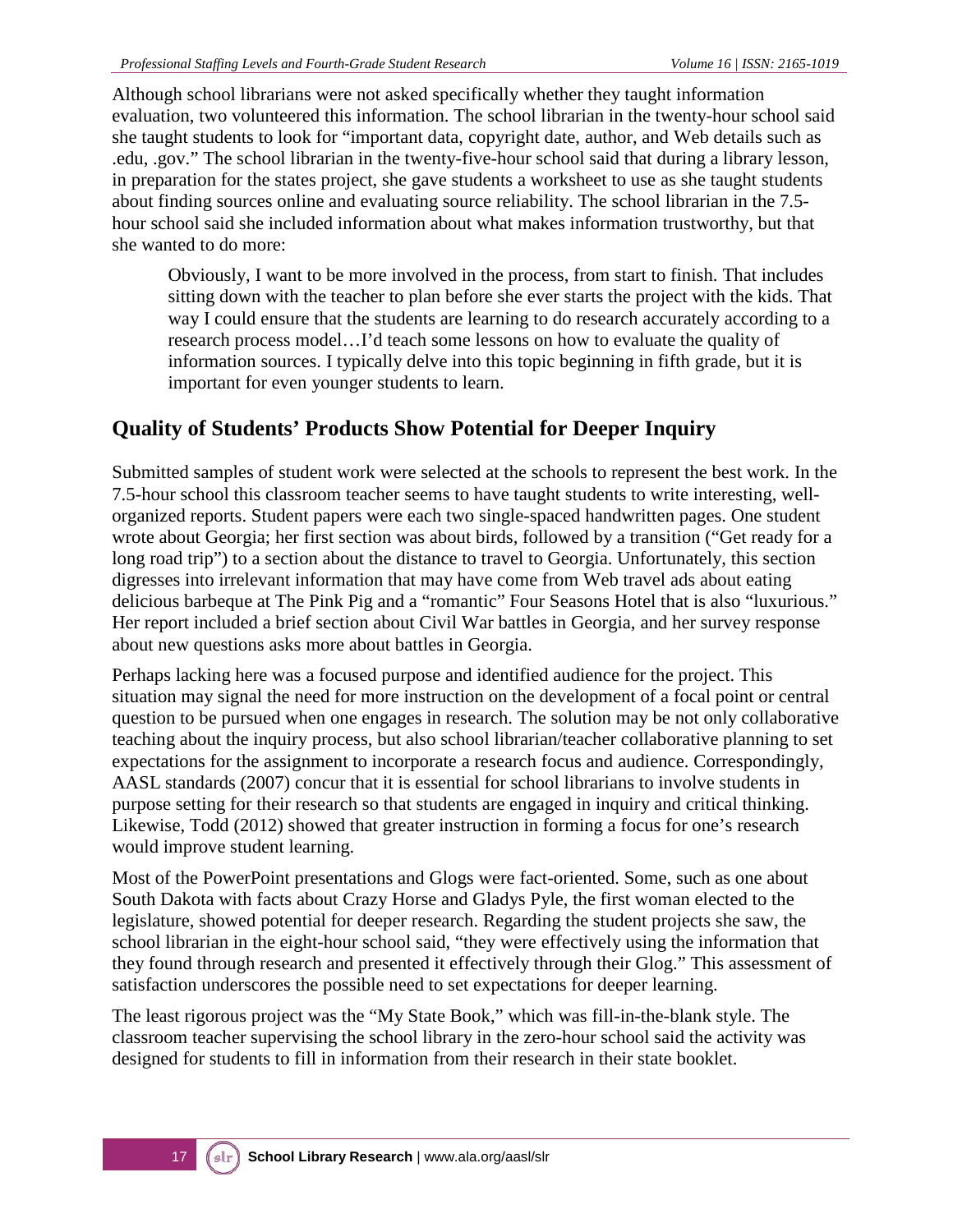### **New Inquiry Motivation Is High**

Notably, fourteen (58 percent) of students wrote new inquiry questions that were conceptual or provocative (see table 6). New inquiry is evidence of learning and also of motivation to learn. School librarians may want to consider using the completed states project as a starting point for inquiry. With the time-intensive fact-gathering portion of the research already completed, students are primed for beginning true inquiry and may be able to more quickly complete inquiry with the guidance of the school librarian within scheduled library classes. To avoid students' boredom in extensive inquiry research, students need to generate their own questions. These students demonstrated that fourth-graders are able to generate their own insightful questions that extend beyond fact-seeking (see table 6). Students in four schools scored high in posing new inquiry questions.

## **Conclusion**

While this study is limited by its size and narrowly selected population, it yields findings worthy of further consideration for determining minimum threshold levels of professional staffing in school libraries, especially in small schools where scale challenges staffing allocations.

These findings may also inform future design of research assignments that focus on generating a research question beyond fact-finding, as well as collaborative planning and teaching for application of information and digital-literacy skills.

## **Works Cited**

- American Association of School Librarians. 2007. "Standards for the 21st Century Learner." <www.ala.org/aasl/standards> (accessed November 4, 2013).
- ———. 2009. *Empowering Learners: Guidelines for School Library Programs*. Chicago: ALA.
- ———. 2013. "AASL Learning Standards and Common Core State Standards Crosswalk." [<www.ala.org/aasl/standards-guidelines/crosswalk>](http://www.ala.org/aasl/standards-guidelines/crosswalk) (accessed November 4, 2013).
- Arnone, M. P., and R. Reynolds. 2009. "Empirical Support for the Integration of Dispositions in Action and Multiple Literacies into AASL's Standards for the 21st Century Learner." *School Library Media Research* 12*. <*[www.ala.org/aasl/aaslpubsandjournals/slmrb/slmrcontents/volume12/arnone\\_reynolds>](http://www.ala.org/aasl/aaslpubsandjournals/slmrb/slmrcontents/volume12/arnone_reynolds) (accessed May 20, 2013).
- Baildon, R., and M. Baildon. 2008. "Guiding Independence: Developing a Research Tool to Support Student Decision Making in Selecting Online Information Sources." *Reading Teacher* 61 (8): 636–47.
- Bilal, D. 2004. "Research on Children's Information Seeking on the Web." In *Youth Information-Seeking Behavior: Theories, Models, and Issues*, edited by M. K. Chelton and C. Cool, 271–91. Lanham, MD: Scarecrow.
- Blummer, B. 2008. "Digital Literacy Practices among Youth Populations: A Review of the Literature." *Education Libraries* 31 (1): 38–45.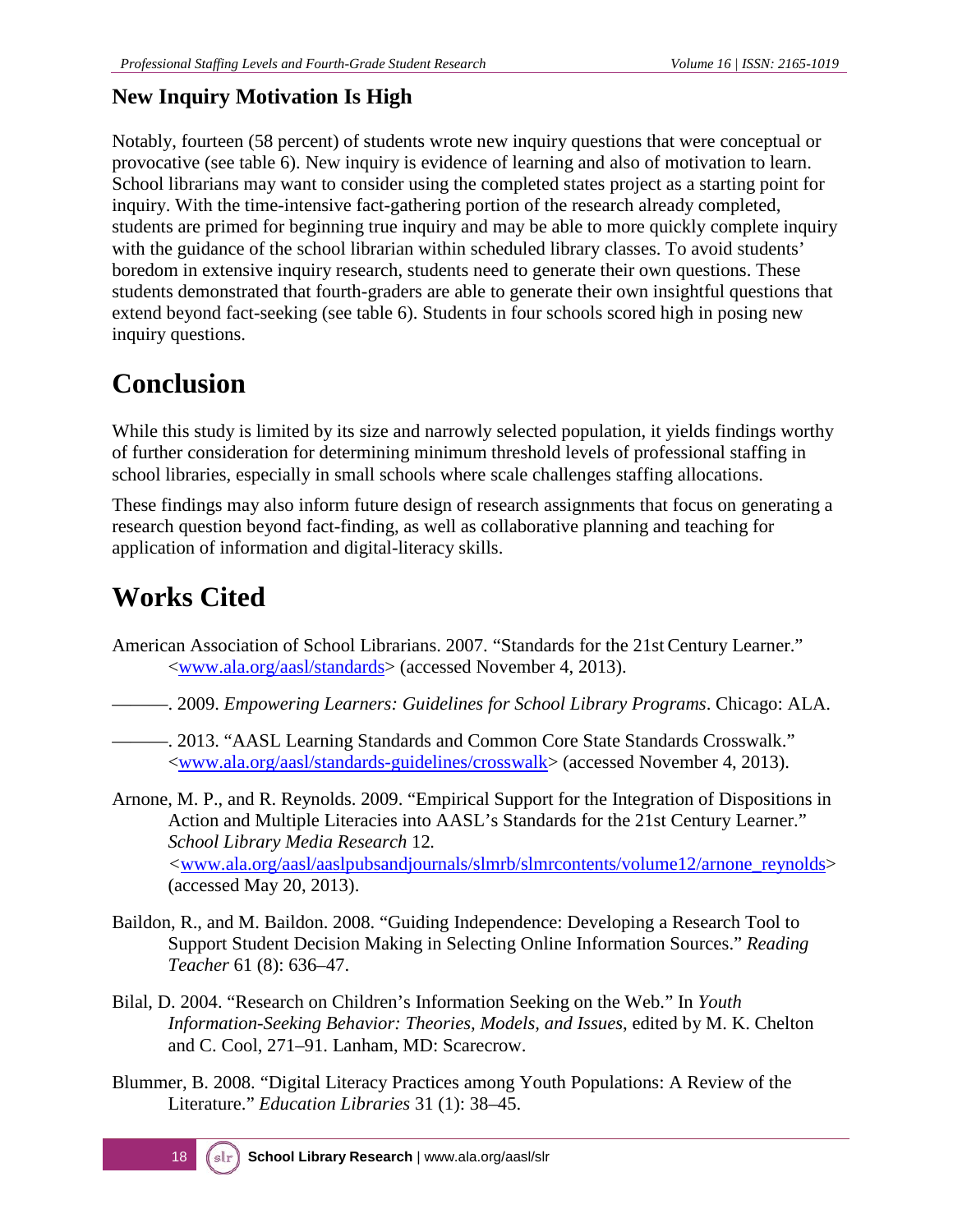- Coiro, J. 2011. "Predicting Reading Comprehension on the Internet: Contributions of Offline Reading Skills, Online Reading Skills, and Prior Knowledge." *Journal of Literacy Research* 43 (4): 352–92.
	- -. 2012. "Digital Literacies: Understanding Dispositions toward Reading on the Internet." *Journal of Adolescent & Adult Literacy* 55 (7): 645–48.
- Coiro, J., J. Castek, and L. Guzniczak. 2011. "Uncovering Online Reading Comprehension Processes: Two Adolescents Reading Independently and Collaboratively on the Internet." In *60th Yearbook of the Literacy Research Association*, edited by P. J. Dunston, et al., 354–69. Oak Creek, WI: Literacy Research Association.
- Coiro, J., and E. Dobler. 2007. "Exploring the Online Reading Comprehension Strategies Used by Sixth-Grade Skilled Readers to Search for and Locate Information on the Internet." *Reading Research Quarterly* 42 (2): 214–57.
- Coiro, J., and C. Kennedy. 2011. *The Online Reading Comprehension Assessment (ORCA) Project: Preparing Students for Common Core Standards and 21st Century Literacies*. [<http://tinyurl.com/7y5dt65>](http://tinyurl.com/7y5dt65) (accessed September 19, 2013).
- Creswell, J. W. 2008. *Educational Research: Planning, Conducting, and Evaluating Quantitative and Qualitative Research,* 3rd ed. Upper Saddle River, N.J.: Pearson/Merrill Prentice Hall.
- Fabos, B. 2002. "Searching for Educational Content in the For-Profit Internet: Case Study and Analysis." Paper presented at the Annual Meeting of the American Educational Research Association, April 1–5. New Orleans, LA. ED467094.
- Fabos, B. 2005. "Introduction: The Commercialized Web: Challenges for Libraries and Democracy." *Library Trends* 53 (4): 519–23.
- Herring, J. 2011. "Year 7 Students, Information Literacy, and Transfer: A Grounded Theory." *School Library Media Research* 14. [<www.ala.org/aasl/sites/ala.org.aasl/files/content/aaslpubsandjournals/slr/vol14/SLR\\_Ye](http://www.ala.org/aasl/sites/ala.org.aasl/files/content/aaslpubsandjournals/slr/vol14/SLR_Year7Students_V14.pdf) [ar7Students\\_V14.pdf>](http://www.ala.org/aasl/sites/ala.org.aasl/files/content/aaslpubsandjournals/slr/vol14/SLR_Year7Students_V14.pdf) (accessed November 8, 2013).
- Iowa Department of Education. 2008. "Annual School Library Survey." [<https://www.educateiowa.gov/pk-12/learner-supports/school](https://www.educateiowa.gov/pk-12/learner-supports/school-library%23Iowa_School_Library_Program_Data)[library#Iowa\\_School\\_Library\\_Program\\_Data>](https://www.educateiowa.gov/pk-12/learner-supports/school-library%23Iowa_School_Library_Program_Data) (accessed September 18, 2013).
- ———. 2009a. "Annual School Library Survey." [<https://www.educateiowa.gov/pk-12/learner](https://www.educateiowa.gov/pk-12/learner-supports/school-library%23Iowa_School_Library_Program_Data)[supports/school-library#Iowa\\_School\\_Library\\_Program\\_Data>](https://www.educateiowa.gov/pk-12/learner-supports/school-library%23Iowa_School_Library_Program_Data) (accessed September 18, 2013).
- ———. 2009b. *The Annual Condition of Education Report*. [<http://educateiowa.gov/index.php?option=com\\_docman&task=cat\\_view&gid=646&Ite](http://educateiowa.gov/index.php?option=com_docman&task=cat_view&gid=646&Itemid=1563) [mid=1563>](http://educateiowa.gov/index.php?option=com_docman&task=cat_view&gid=646&Itemid=1563) (accessed May 15, 2013).
- Kachel, D. E., and K. C. Lance. 2013. "Librarian Required." *School Library Journal* 59 (3): 28.
- Kuhlthau, C. C. 1988a. "Developing a Model of the Library Search Process: Cognitive and Affective Aspects." *Reference Quarterly* 28: 232–42.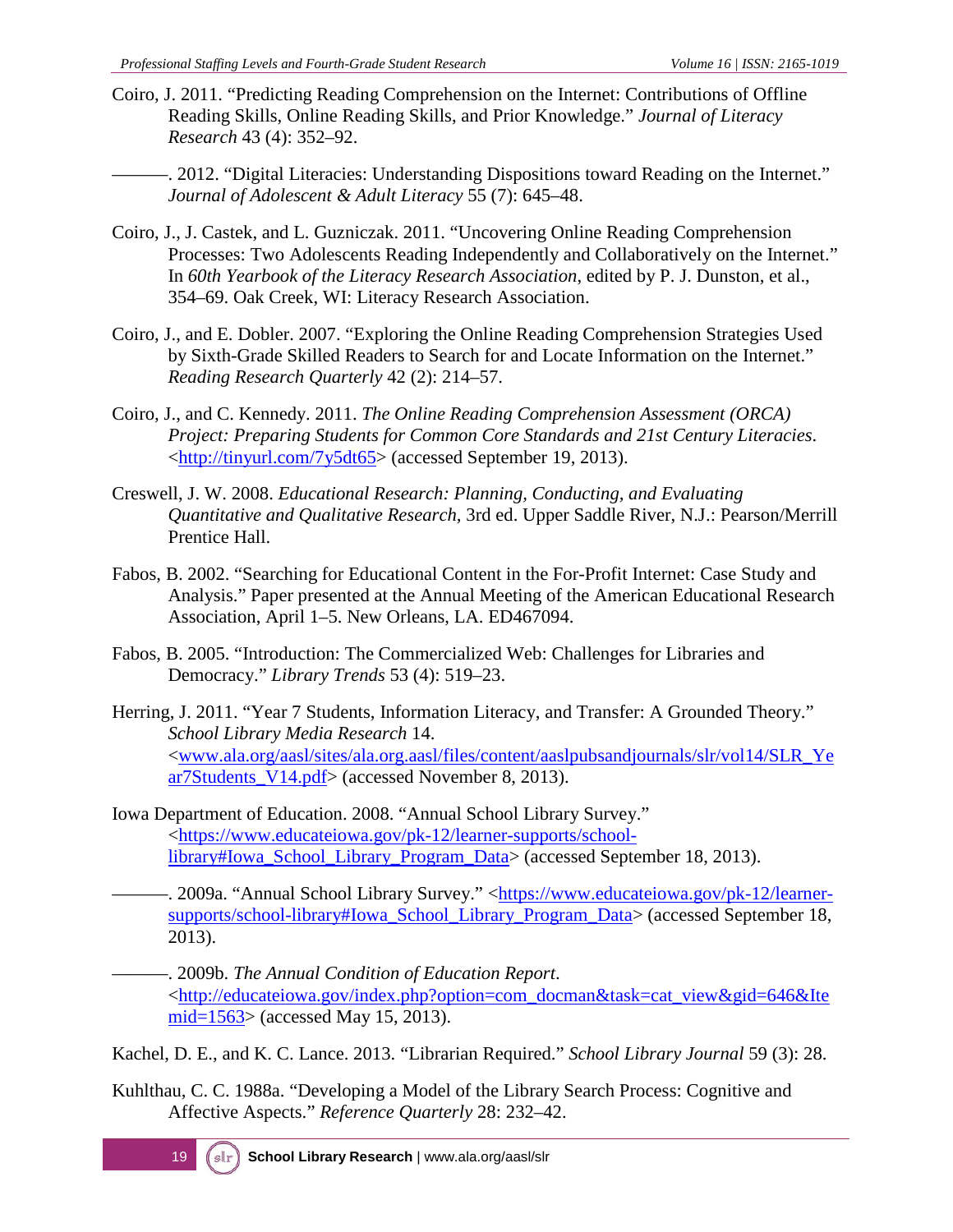- -. 1988b. "Longitudinal Case Studies of the Information Search Process of Users in Libraries." *Library and Information Science Research* 10 (3): 257–304.
- ———. 1988c. "Perceptions of the Information Search Process in Libraries: A Study of Changes from High School through College." *Information Processing & Management* 24 (4): 419–27.
- ———. 1989. "Information Search Process: A Summary of Research and Implications for School Library Media Programs." *School Library Media Quarterly* 18 (1): 19–25.
- -. 1993. "Implementing a Process Approach to Information Skills: A Study Identifying Indicators of Success in Library Media Programs." *School Library Media Quarterly* 22 (1): 11–18.
- ———. 2004. *Seeking Meaning: A Process Approach to Library and Information Services.*  Westport, CT: Libraries Unlimited.
- ———. 2010. "Guided Inquiry: School Libraries in the 21st Century." *School Libraries Worldwide* 16 (1): 1–12.
- Kuhlthau, C. C., et al. 1990. "Validating a Model of the Search Process: A Comparison of Academic, Public and School Library Users." *Library and Information Science Research,*  12 (1): 5–31.
- Kuhlthau, C.C., L. K. Maniotes, and A. K. Caspari. 2007. *Guided Inquiry: Learning in the 21st Century*. Westport, CT: Libraries Unlimited.
- Leu, D. J., C. K. Kinzer, J. L. Coiro, and D. W. Cammack. 2004. "Toward a Theory of New Literacies Emerging from the Internet and Other Information and Communication Technologies." In *Theoretical Models and Processes of Reading*, 5th ed., 1570–613. Newark, DE: IRA.
- Library Research Service. 2013. "School Library Impact Studies." [<www.lrs.org/data](http://www.lrs.org/data-tools/school-libraries/impact-studies/)[tools/school-libraries/impact-studies>](http://www.lrs.org/data-tools/school-libraries/impact-studies/) (accessed September 18, 2013).
- Miller, C., and J. Bartlett. 2012. "Digital Fluency: Towards Young People's Critical Use of the Internet." *Journal of Information Literacy* 6 (2): 35–55.
- Neuman, D. 2004. "Learning and the Digital Library." In *Youth Information-Seeking Behavior: Theories, Models, and Issues*, edited by M. K. Chelton and C. Cool 65–94. Lanham, MD: Scarecrow.
- Partnership for 21st Century Skills. 2011. "Framework for 21st Century Learning*.*" [<www.p21.org/storage/documents/1.\\_\\_p21\\_framework\\_2-pager.pdf>](http://www.p21.org/storage/documents/1.__p21_framework_2-pager.pdf) (accessed May 1, 2013).
- Pickard, A. J. 2013. *Research Methods in Information, 2nd ed.* Chicago: ALA Neal-Schuman.
- Seamans, N. H. 2002. "Student Perceptions of Information Literacy: Insights for Librarians." *Reference Services Review* 30 (2): 112–23.
- SETDA. 2003. "SEDTA National Leadership Institute Toolkit." [<www.setda.org/toolkit/nlitoolkit/TLA/tla02.htm>](http://www.setda.org/toolkit/nlitoolkit/TLA/tla02.htm) (accessed May 1, 2013).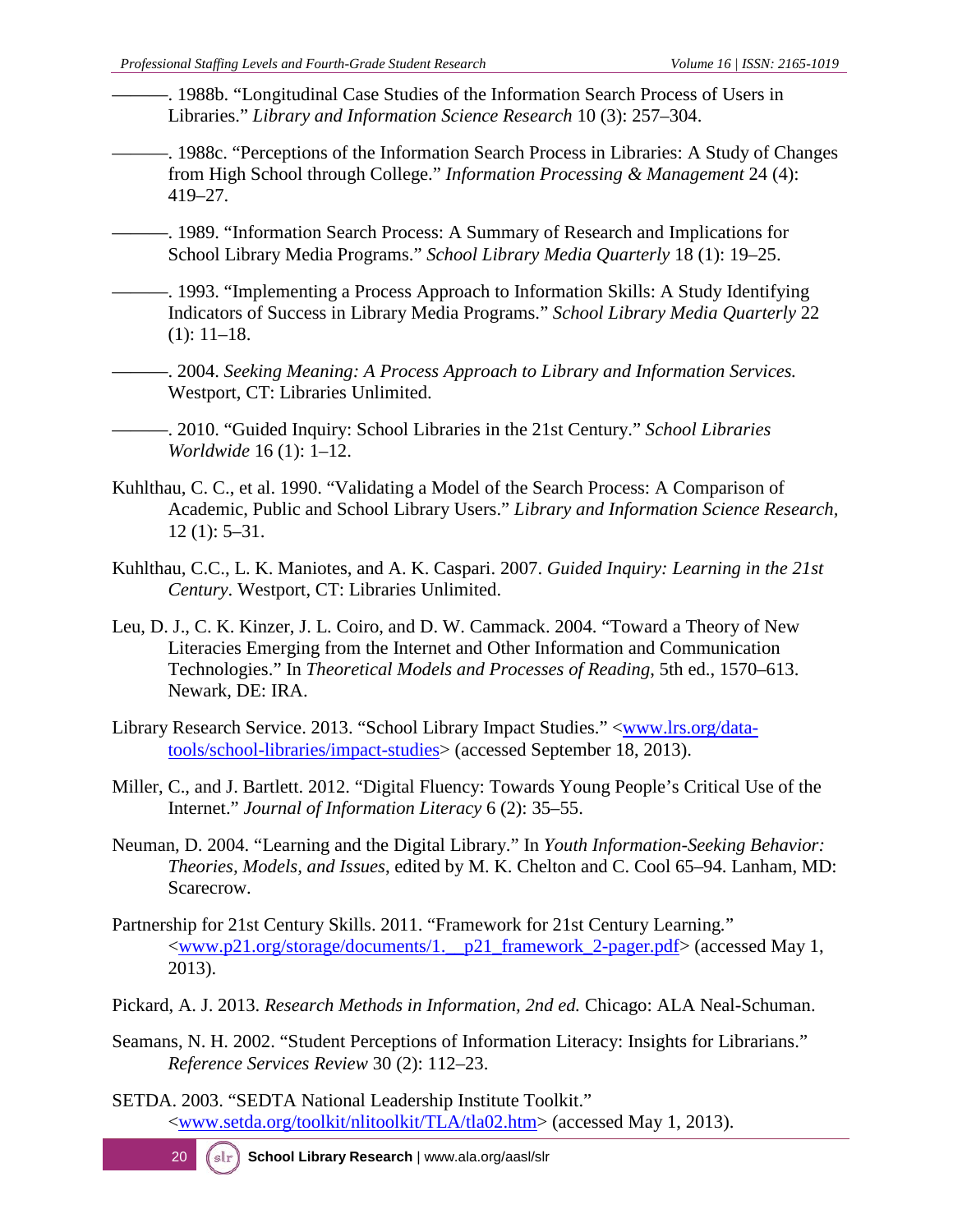- Todd, R. J. 1995. "Integrated Information Skills Instruction: Does It Make a Difference?" *School Library Media Quarterly* 23 (2): 133–38.
	- -. 2006. "From Information to Knowledge: Charting and Measuring Changes in Students' Knowledge of a Curriculum Topic." *Information Research* 11 (4). [<www.informationr.net/ir/11-4/paper264.html>](http://www.informationr.net/ir/11-4/paper264.html) (accessed May 2, 2013).
- ———. 2008. "Youth and Their Virtual Networked Worlds: Research Findings and Implications for School Libraries." *School Libraries Worldwide* 14 (2): 19–34.
- -. 2012. "School Libraries and the Development of Intellectual Agency: Evidence from New Jersey." *School Library Research* 15. [<www.ala.org/aasl/sites/ala.org.aasl/files/content/aaslpubsandjournals/slr/vol15/SLR\\_Sc](http://www.ala.org/aasl/sites/ala.org.aasl/files/content/aaslpubsandjournals/slr/vol15/SLR_SchoolLibrariesandDevelopment_V15.pdf) [hoolLibrariesandDevelopment\\_V15.pdf>](http://www.ala.org/aasl/sites/ala.org.aasl/files/content/aaslpubsandjournals/slr/vol15/SLR_SchoolLibrariesandDevelopment_V15.pdf) (accessed May 13, 2013).
- Wildemuth, B. M. 2009. *Applications of Social Research Methods to Questions in Information and Library Science*. Westport, CT: Libraries Unlimited.
- Williams, T. D., B. J. Grimble, and M. Irwin. 2004. "Teachers' Link to Electronic Resources in the Library Media Center: A Local Study of Awareness, Knowledge, and Influence." *School Library Media Research* 7. [<www.ala.org/aasl/aaslpubsandjournals/slmrb/slmrcontents/volume72004/williams>](http://www.ala.org/aasl/aaslpubsandjournals/slmrb/slmrcontents/volume72004/williams) (accessed September 19, 2013).
- Zhang, S. N. K. Duke, and L. M. Jimenez. 2011. "The WWWDOT Approach to Improving Students' Critical Evaluation of Websites." *Reading Teacher* 65 (2): 150–58.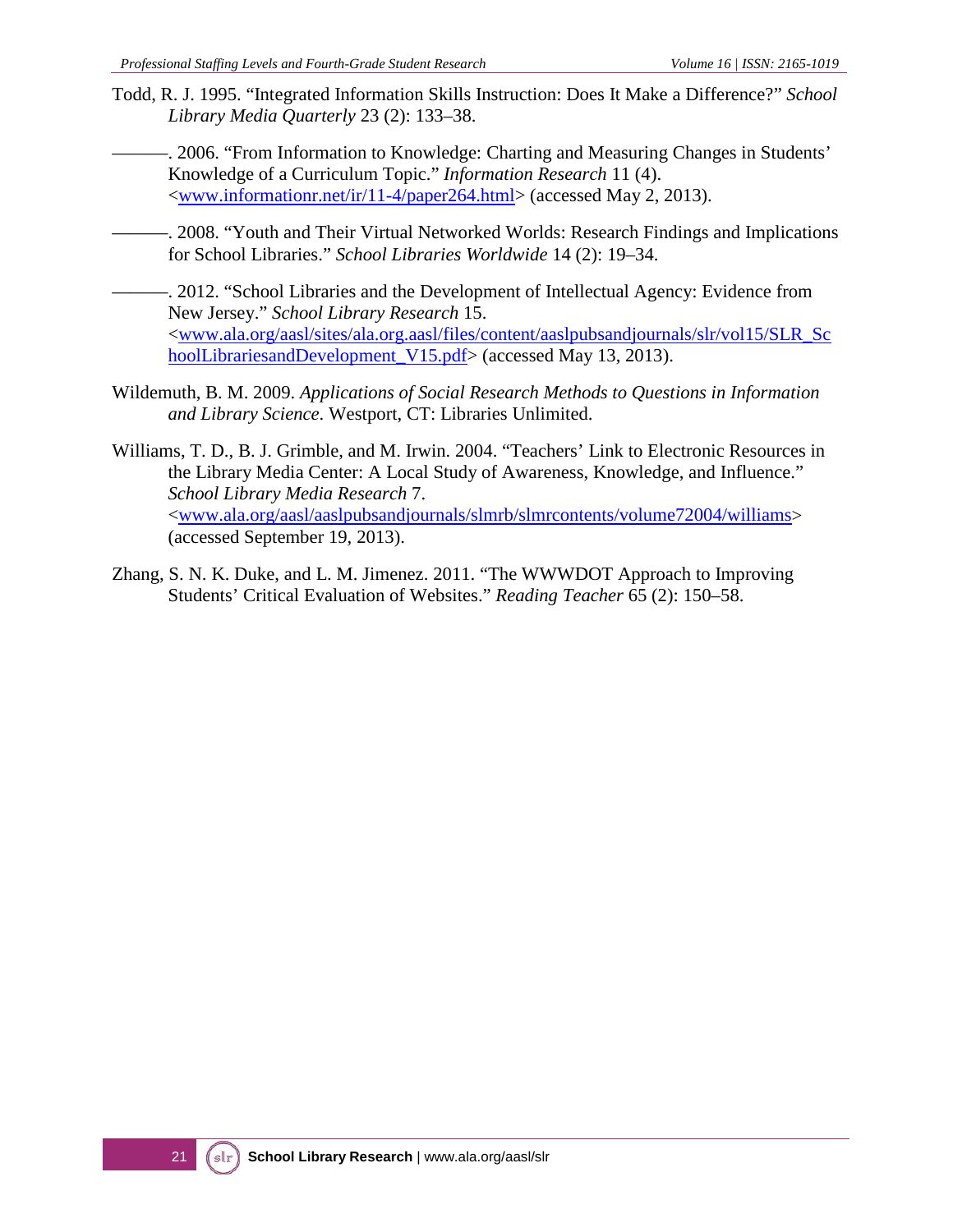## **Appendix A**

#### **To the Teacher or Teacher Librarian who gives the student this survey:**

#### **Please say this to the student:**

Your [States (or substitute the name of project title)] project was outstanding and was selected to be sent to the University of Northern Iowa where some librarians will look at your good work. It will be returned when they are finished with it. All the questions on this paper that ask about your "Project" are about your [States] project you've just completed. Your answers will help them understand the work you did.

#### **Student Survey**

\_\_\_\_\_\_\_\_\_\_\_\_\_\_\_\_\_\_\_\_\_\_\_\_\_\_\_\_\_\_\_\_\_\_\_\_\_\_\_\_\_\_\_\_\_\_\_\_\_\_\_\_\_\_\_\_\_\_\_\_\_\_\_\_\_\_\_\_\_\_\_\_\_\_\_\_\_\_ \_\_\_\_\_\_\_\_\_\_\_\_\_\_\_\_\_\_\_\_\_\_\_\_\_\_\_\_\_\_\_\_\_\_\_\_\_\_\_\_\_\_\_\_\_\_\_\_\_\_\_\_\_\_\_\_\_\_\_\_\_\_\_\_\_\_\_\_\_\_\_\_\_\_\_\_\_\_ \_\_\_\_\_\_\_\_\_\_\_\_\_\_\_\_\_\_\_\_\_\_\_\_\_\_\_\_\_\_\_\_\_\_\_\_\_\_\_\_\_\_\_\_\_\_\_\_\_\_\_\_\_\_\_\_\_\_\_\_\_\_\_\_\_\_\_\_\_\_\_\_\_\_\_\_\_\_

\_\_\_\_\_\_\_\_\_\_\_\_\_\_\_\_\_\_\_\_\_\_\_\_\_\_\_\_\_\_\_\_\_\_\_\_\_\_\_\_\_\_\_\_\_\_\_\_\_\_\_\_\_\_\_\_\_\_\_\_\_\_\_\_\_\_\_\_\_\_\_\_\_\_\_\_\_\_ \_\_\_\_\_\_\_\_\_\_\_\_\_\_\_\_\_\_\_\_\_\_\_\_\_\_\_\_\_\_\_\_\_\_\_\_\_\_\_\_\_\_\_\_\_\_\_\_\_\_\_\_\_\_\_\_\_\_\_\_\_\_\_\_\_\_\_\_\_\_\_\_\_\_\_\_\_\_ \_\_\_\_\_\_\_\_\_\_\_\_\_\_\_\_\_\_\_\_\_\_\_\_\_\_\_\_\_\_\_\_\_\_\_\_\_\_\_\_\_\_\_\_\_\_\_\_\_\_\_\_\_\_\_\_\_\_\_\_\_\_\_\_\_\_\_\_\_\_\_\_\_\_\_\_\_\_

\_\_\_\_\_\_\_\_\_\_\_\_\_\_\_\_\_\_\_\_\_\_\_\_\_\_\_\_\_\_\_\_\_\_\_\_\_\_\_\_\_\_\_\_\_\_\_\_\_\_\_\_\_\_\_\_\_\_\_\_\_\_\_\_\_\_\_\_\_\_\_\_\_\_\_\_\_\_ \_\_\_\_\_\_\_\_\_\_\_\_\_\_\_\_\_\_\_\_\_\_\_\_\_\_\_\_\_\_\_\_\_\_\_\_\_\_\_\_\_\_\_\_\_\_\_\_\_\_\_\_\_\_\_\_\_\_\_\_\_\_\_\_\_\_\_\_\_\_\_\_\_\_\_\_\_\_ \_\_\_\_\_\_\_\_\_\_\_\_\_\_\_\_\_\_\_\_\_\_\_\_\_\_\_\_\_\_\_\_\_\_\_\_\_\_\_\_\_\_\_\_\_\_\_\_\_\_\_\_\_\_\_\_\_\_\_\_\_\_\_\_\_\_\_\_\_\_\_\_\_\_\_\_\_\_

1. List what you learned about your topic from this project.

2. How did your research change your opinion about your topic?

3. What are you most proud of learning about your topic?

4. Where did you find your information? List as many as you used (Google, Iowa AEA Online, the school library, a book, or others).

\_\_\_\_\_\_\_\_\_\_\_\_\_\_\_\_\_\_\_\_\_\_\_\_\_\_\_\_\_\_\_\_\_\_\_\_\_\_\_\_\_\_\_\_\_\_\_\_\_\_\_\_\_\_\_\_\_\_\_\_\_\_\_\_\_\_\_\_\_\_\_\_\_\_\_\_\_\_

\_\_\_\_\_\_\_\_\_\_\_\_\_\_\_\_\_\_\_\_\_\_\_\_\_\_\_\_\_\_\_\_\_\_\_\_\_\_\_\_\_\_\_\_\_\_\_\_\_\_\_\_\_\_\_\_\_\_\_\_\_\_\_\_\_\_\_\_\_\_\_\_\_\_\_\_\_\_

\_\_\_\_\_\_\_\_\_\_\_\_\_\_\_\_\_\_\_\_\_\_\_\_\_\_\_\_\_\_\_\_\_\_\_\_\_\_\_\_\_\_\_\_\_\_\_\_\_\_\_\_\_\_\_\_\_\_\_\_\_\_\_\_\_\_\_\_\_\_\_\_\_\_\_\_\_\_ \_\_\_\_\_\_\_\_\_\_\_\_\_\_\_\_\_\_\_\_\_\_\_\_\_\_\_\_\_\_\_\_\_\_\_\_\_\_\_\_\_\_\_\_\_\_\_\_\_\_\_\_\_\_\_\_\_\_\_\_\_\_\_\_\_\_\_\_\_\_\_\_\_\_\_\_\_\_ \_\_\_\_\_\_\_\_\_\_\_\_\_\_\_\_\_\_\_\_\_\_\_\_\_\_\_\_\_\_\_\_\_\_\_\_\_\_\_\_\_\_\_\_\_\_\_\_\_\_\_\_\_\_\_\_\_\_\_\_\_\_\_\_\_\_\_\_\_\_\_\_\_\_\_\_\_\_

Whose idea was it to use this source? (my idea, parents, teacher, teacher librarian)

5. How did you know you had good information?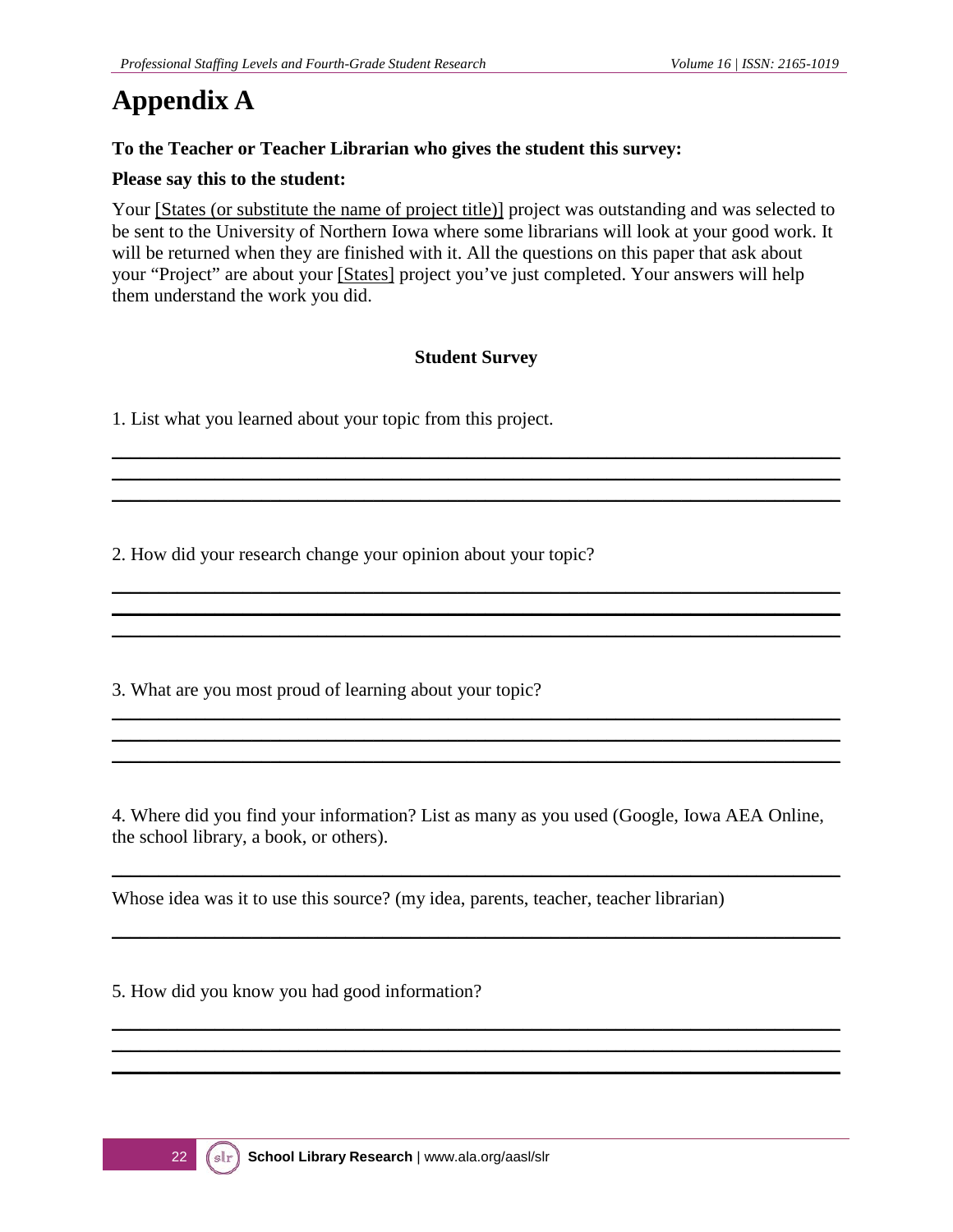6. Did you find sources of information and decide not to use them? \_\_\_\_\_\_\_\_\_\_\_\_\_\_

If so, why did you decide not to use them?

7. You used information from a book or website in your project. Why is it important to list your sources of information?

\_\_\_\_\_\_\_\_\_\_\_\_\_\_\_\_\_\_\_\_\_\_\_\_\_\_\_\_\_\_\_\_\_\_\_\_\_\_\_\_\_\_\_\_\_\_\_\_\_\_\_\_\_\_\_\_\_\_\_\_\_\_\_\_\_\_\_\_\_\_\_\_\_\_\_\_\_\_ \_\_\_\_\_\_\_\_\_\_\_\_\_\_\_\_\_\_\_\_\_\_\_\_\_\_\_\_\_\_\_\_\_\_\_\_\_\_\_\_\_\_\_\_\_\_\_\_\_\_\_\_\_\_\_\_\_\_\_\_\_\_\_\_\_\_\_\_\_\_\_\_\_\_\_\_\_\_ \_\_\_\_\_\_\_\_\_\_\_\_\_\_\_\_\_\_\_\_\_\_\_\_\_\_\_\_\_\_\_\_\_\_\_\_\_\_\_\_\_\_\_\_\_\_\_\_\_\_\_\_\_\_\_\_\_\_\_\_\_\_\_\_\_\_\_\_\_\_\_\_\_\_\_\_\_\_

\_\_\_\_\_\_\_\_\_\_\_\_\_\_\_\_\_\_\_\_\_\_\_\_\_\_\_\_\_\_\_\_\_\_\_\_\_\_\_\_\_\_\_\_\_\_\_\_\_\_\_\_\_\_\_\_\_\_\_\_\_\_\_\_\_\_\_\_\_\_\_\_\_\_\_\_\_\_ \_\_\_\_\_\_\_\_\_\_\_\_\_\_\_\_\_\_\_\_\_\_\_\_\_\_\_\_\_\_\_\_\_\_\_\_\_\_\_\_\_\_\_\_\_\_\_\_\_\_\_\_\_\_\_\_\_\_\_\_\_\_\_\_\_\_\_\_\_\_\_\_\_\_\_\_\_\_

\_\_\_\_\_\_\_\_\_\_\_\_\_\_\_\_\_\_\_\_\_\_\_\_\_\_\_\_\_\_\_\_\_\_\_\_\_\_\_\_\_\_\_\_\_\_\_\_\_\_\_\_\_\_\_\_\_\_\_\_\_\_\_\_\_\_\_\_\_\_\_\_\_\_\_\_\_\_

\_\_\_\_\_\_\_\_\_\_\_\_\_\_\_\_\_\_\_\_\_\_\_\_\_\_\_\_\_\_\_\_\_\_\_\_\_\_\_\_\_\_\_\_\_\_\_\_\_\_\_\_\_\_\_\_\_\_\_\_\_\_\_\_\_\_\_\_\_\_\_\_\_\_\_\_\_\_ \_\_\_\_\_\_\_\_\_\_\_\_\_\_\_\_\_\_\_\_\_\_\_\_\_\_\_\_\_\_\_\_\_\_\_\_\_\_\_\_\_\_\_\_\_\_\_\_\_\_\_\_\_\_\_\_\_\_\_\_\_\_\_\_\_\_\_\_\_\_\_\_\_\_\_\_\_\_ \_\_\_\_\_\_\_\_\_\_\_\_\_\_\_\_\_\_\_\_\_\_\_\_\_\_\_\_\_\_\_\_\_\_\_\_\_\_\_\_\_\_\_\_\_\_\_\_\_\_\_\_\_\_\_\_\_\_\_\_\_\_\_\_\_\_\_\_\_\_\_\_\_\_\_\_\_\_ \_\_\_\_\_\_\_\_\_\_\_\_\_\_\_\_\_\_\_\_\_\_\_\_\_\_\_\_\_\_\_\_\_\_\_\_\_\_\_\_\_\_\_\_\_\_\_\_\_\_\_\_\_\_\_\_\_\_\_\_\_\_\_\_\_\_\_\_\_\_\_\_\_\_\_\_\_\_

\_\_\_\_\_\_\_\_\_\_\_\_\_\_\_\_\_\_\_\_\_\_\_\_\_\_\_\_\_\_\_\_\_\_\_\_\_\_\_\_\_\_\_\_\_\_\_\_\_\_\_\_\_\_\_\_\_\_\_\_\_\_\_\_\_\_\_\_\_\_\_\_\_\_\_\_\_\_ \_\_\_\_\_\_\_\_\_\_\_\_\_\_\_\_\_\_\_\_\_\_\_\_\_\_\_\_\_\_\_\_\_\_\_\_\_\_\_\_\_\_\_\_\_\_\_\_\_\_\_\_\_\_\_\_\_\_\_\_\_\_\_\_\_\_\_\_\_\_\_\_\_\_\_\_\_\_ \_\_\_\_\_\_\_\_\_\_\_\_\_\_\_\_\_\_\_\_\_\_\_\_\_\_\_\_\_\_\_\_\_\_\_\_\_\_\_\_\_\_\_\_\_\_\_\_\_\_\_\_\_\_\_\_\_\_\_\_\_\_\_\_\_\_\_\_\_\_\_\_\_\_\_\_\_\_ \_\_\_\_\_\_\_\_\_\_\_\_\_\_\_\_\_\_\_\_\_\_\_\_\_\_\_\_\_\_\_\_\_\_\_\_\_\_\_\_\_\_\_\_\_\_\_\_\_\_\_\_\_\_\_\_\_\_\_\_\_\_\_\_\_\_\_\_\_\_\_\_\_\_\_\_\_\_

\_\_\_\_\_\_\_\_\_\_\_\_\_\_\_\_\_\_\_\_\_\_\_\_\_\_\_\_\_\_\_\_\_\_\_\_\_\_\_\_\_\_\_\_\_\_\_\_\_\_\_\_\_\_\_\_\_\_\_\_\_\_\_\_\_\_\_\_\_\_\_\_\_\_\_\_\_

8. When you wrote down information, how did you do it? (Circle one answer.)

- a. I wrote down important words.
- b. I wrote down parts of sentences in my own words.
- c. I copied the exact words or sentences.

9. What questions about your topic did you look for information about?

Who helped you? (myself, parents, teacher librarian, teacher)

10. What new questions do you wonder about now that you have completed your project? List as many things as you can.

List the steps you would take to investigate those questions.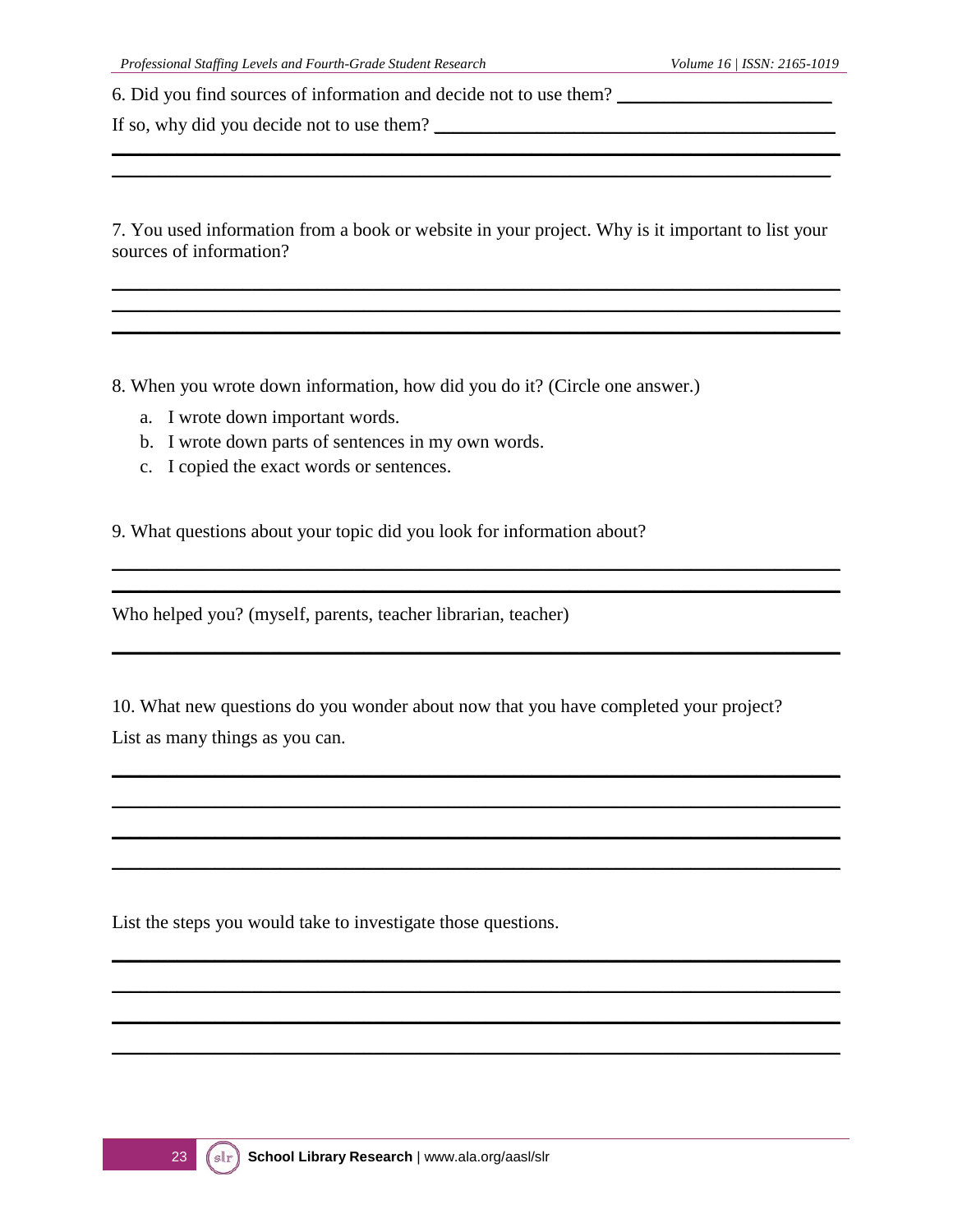## **Appendix B**

### **Teacher Librarian Survey Completed through a Google Form**

1. List your student objectives/outcomes for the states [or other topic - please list] research project.

2. What instruction or instructional materials did you design to support student learning about information access and evaluation, and how was instruction delivered?

3. What activities and resources were used for students participating in the [states] research to learn to find information?

4. What activities and resources were used for students participating in the [states] research to learn to evaluate information quality?

5. In what ways do you feel students met the above stated objectives/outcomes for this project?

6. What would you do differently if you were to implement the [states] research project again?

7. What else would you like the researchers to know about the [states] research project?

What is your name? [Your name will not be used in research reporting, and your information will remain anonymous. We are using the information you provide here about the research objectives and activities to help us better understand the students' work, and your name will help us to match your responses with your students' projects. Thanks!]